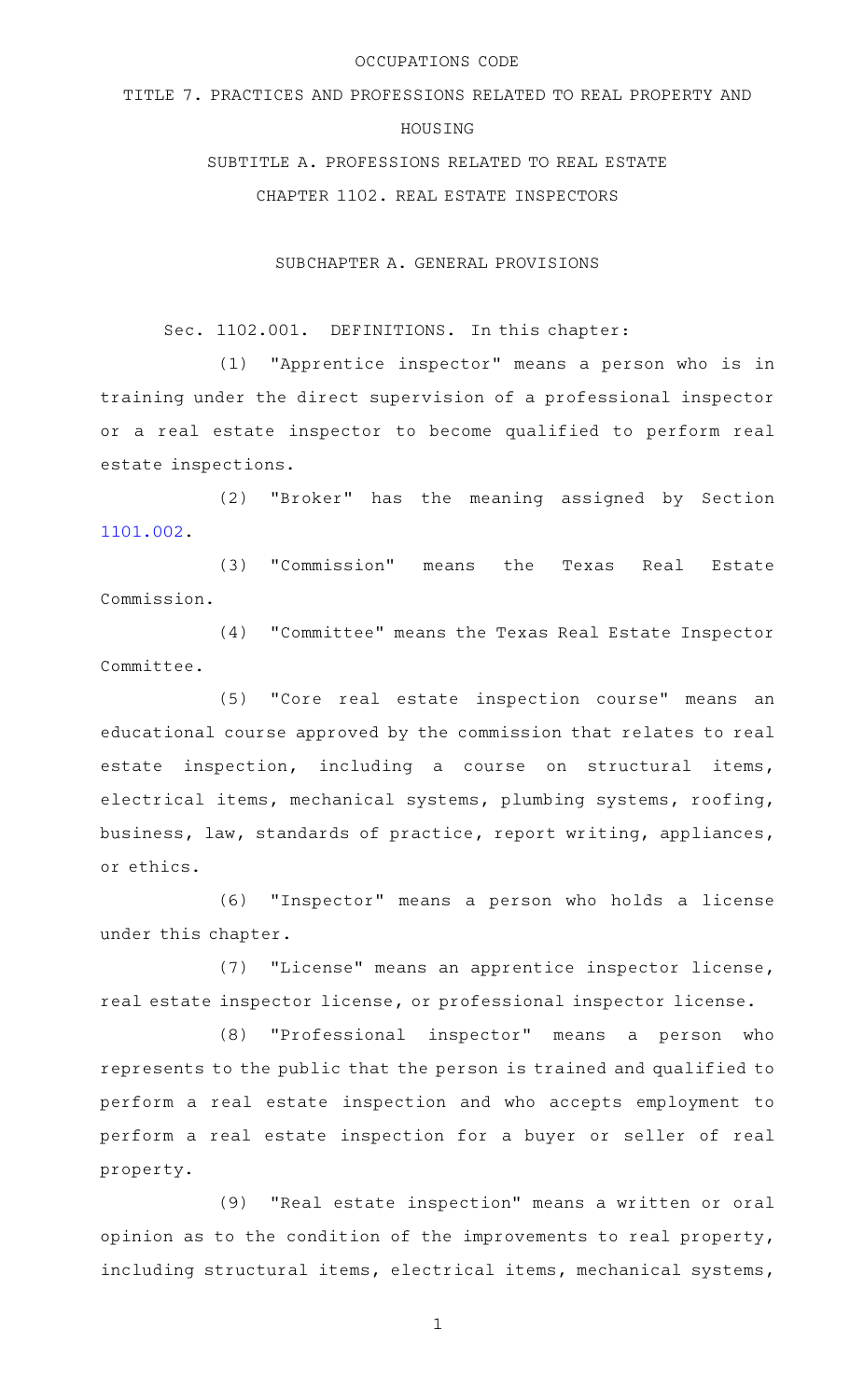plumbing systems, or equipment.

(10) "Real estate inspector" means a person who represents to the public that the person is trained and qualified to perform a real estate inspection under the indirect supervision of a professional inspector and who accepts employment to perform a real estate inspection for a buyer or seller of real property.

(11) "Salesperson" has the meaning assigned by Section [1101.002](http://www.statutes.legis.state.tx.us/GetStatute.aspx?Code=OC&Value=1101.002).

Added by Acts 2001, 77th Leg., ch. 1421, Sec. 2, eff. June 1, 2003.

Sec. 1102.002. APPLICABILITY OF CHAPTER. (a) This chapter does not apply to a person who repairs, maintains, or inspects improvements to real property, including an electrician, plumber, carpenter, or person in the business of structural pest control in compliance with Chapter [1951,](http://www.statutes.legis.state.tx.us/GetStatute.aspx?Code=OC&Value=1951) if the person does not represent to the public through personal solicitation or public advertising that the person is in the business of inspecting those improvements.

(b) This chapter does not prevent a person from performing an act the person is authorized to perform under a license or registration issued by this state or a governmental subdivision of this state under a law other than this chapter. Added by Acts 2001, 77th Leg., ch. 1421, Sec. 2, eff. June 1, 2003.

Sec. 1102.003. RULES; INSPECTION FORMS. The commission by rule shall prescribe standard forms and require inspectors to use the forms to reduce discrepancies and create consistency in preparing reports of real estate inspections.

Added by Acts 2001, 77th Leg., ch. 1421, Sec. 2, eff. June 1, 2003.

# SUBCHAPTER B. TEXAS REAL ESTATE INSPECTOR COMMITTEE

Sec. 1102.051. COMMITTEE MEMBERSHIP. (a) The Texas Real Estate Inspector Committee is an advisory committee appointed by the commission.

(b) Repealed by Acts 2007, 80th Leg., R.S., Ch. 1411, Sec. 59(5), eff. September 1, 2007.

(c) Repealed by Acts 2007, 80th Leg., R.S., Ch. 1411, Sec.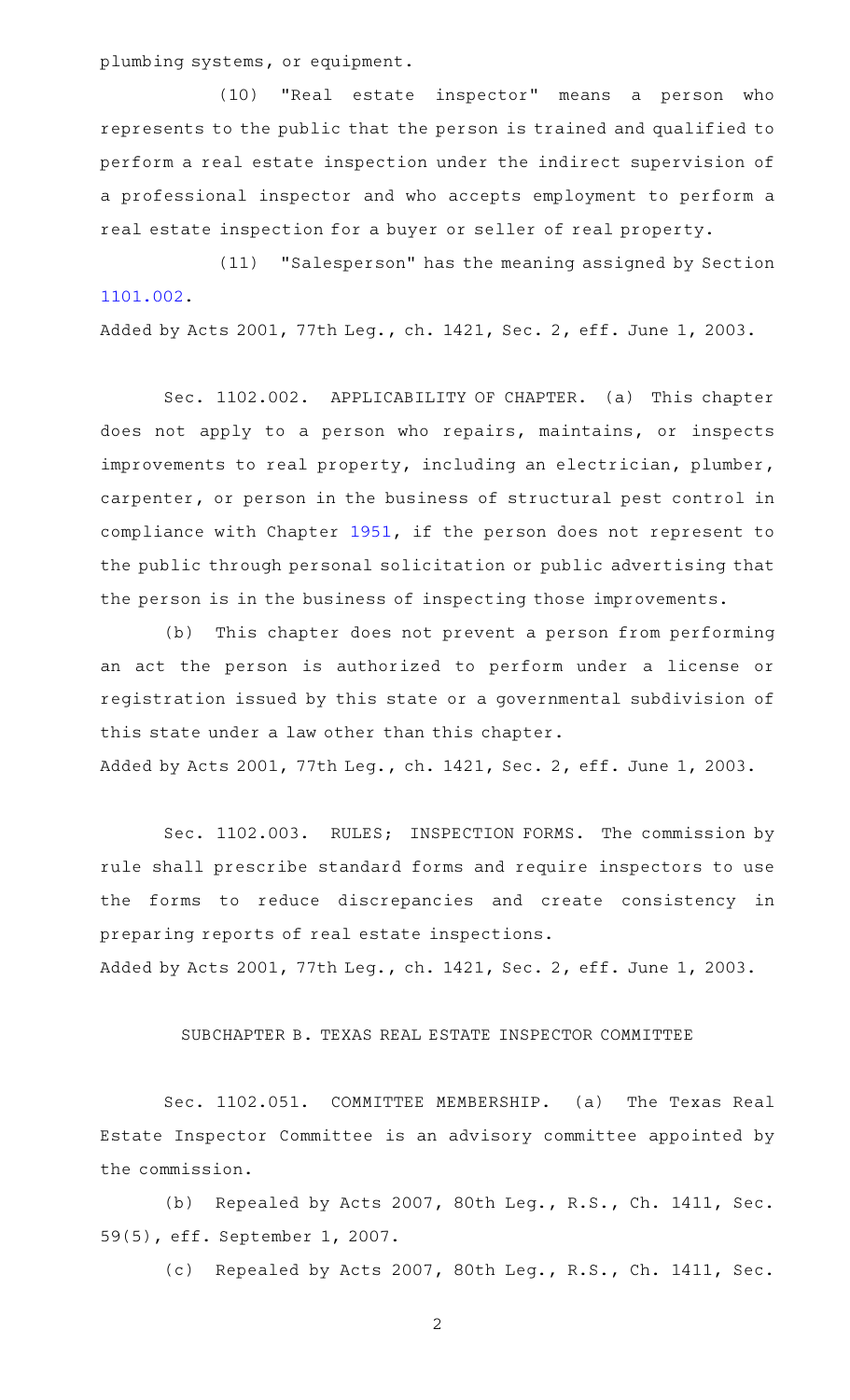59(5), eff. September 1, 2007.

(d) Repealed by Acts 2007, 80th Leg., R.S., Ch. 1411, Sec. 59(5), eff. September 1, 2007. Added by Acts 2001, 77th Leg., ch. 1421, Sec. 2, eff. June 1, 2003. Amended by:

Acts 2007, 80th Leg., R.S., Ch. 1411 (S.B. [914\)](http://www.legis.state.tx.us/tlodocs/80R/billtext/html/SB00914F.HTM), Sec. 37, eff. September 1, 2007.

Acts 2007, 80th Leg., R.S., Ch. 1411 (S.B. [914\)](http://www.legis.state.tx.us/tlodocs/80R/billtext/html/SB00914F.HTM), Sec. 59(5), eff. September 1, 2007.

Sec. 1102.058. GENERAL POWERS AND DUTIES OF COMMITTEE; RECOMMENDATIONS. (a) Repealed by Acts 2007, 80th Leg., R.S., Ch. 1411, Sec. 59(12), eff. September 1, 2007.

(b) The committee shall recommend:

 $(1)$  rules for licensing inspectors in this state, including rules relating to:

 $(A)$  education and experience requirements;

- $(B)$  any qualifying examination;
- (C) continuing education requirements; and
- (D) granting or denying a license application;

(2) the form of any required application or other document;

(3) reasonable fees to implement this chapter, including application fees, examination fees, fees for renewal of a license, and any other fee required by law;

(4) rules relating to standards of practice for real estate inspection;

(5) rules establishing a code of professional conduct and ethics for an inspector; and

(6) any other commission action to provide a high degree of service to and protection of the public in dealing with an inspector.

Added by Acts 2001, 77th Leg., ch. 1421, Sec. 2, eff. June 1, 2003. Amended by:

Acts 2007, 80th Leg., R.S., Ch. 1411 (S.B. [914\)](http://www.legis.state.tx.us/tlodocs/80R/billtext/html/SB00914F.HTM), Sec. 59(12), eff. September 1, 2007.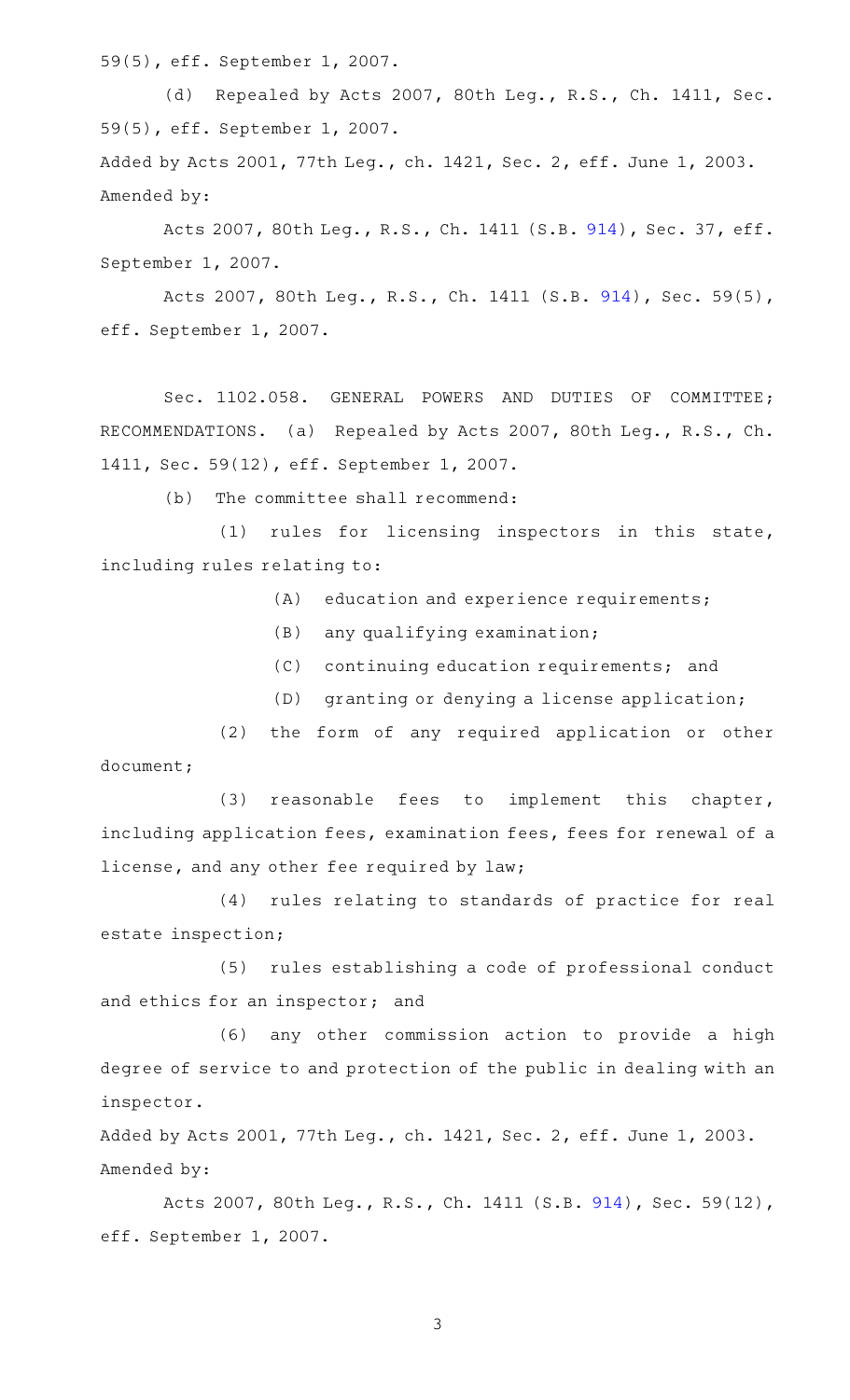Sec. 1102.060. CONSIDERATION OF COMMITTEE RECOMMENDATIONS. The commission shall consider the committee's recommendations relating to qualifications and licensing of inspectors to assure the public of a quality professional inspection system in real estate transactions in this state.

Added by Acts 2001, 77th Leg., ch. 1421, Sec. 2, eff. June 1, 2003.

# SUBCHAPTER C. LICENSE REQUIREMENTS

Sec. 1102.101. APPRENTICE INSPECTOR LICENSE REQUIRED. A person may not act or attempt to act as an apprentice inspector in this state for a buyer or seller of real property unless the person:

(1) holds an apprentice inspector license under this chapter; and

 $(2)$  is under the direct supervision of a real estate inspector or professional inspector.

Added by Acts 2001, 77th Leg., ch. 1421, Sec. 2, eff. June 1, 2003.

Sec. 1102.102. REAL ESTATE INSPECTOR LICENSE REQUIRED. A person may not act or attempt to act as a real estate inspector in this state for a buyer or seller of real property unless the person:

(1) holds a real estate inspector license under this chapter; and

 $(2)$  is under the indirect supervision of a professional inspector.

Added by Acts 2001, 77th Leg., ch. 1421, Sec. 2, eff. June 1, 2003.

Sec. 1102.103. PROFESSIONAL INSPECTOR LICENSE REQUIRED. A person may not act as a professional inspector in this state for a buyer or seller of real property unless the person holds a professional inspector license under this chapter. Added by Acts 2001, 77th Leg., ch. 1421, Sec. 2, eff. June 1, 2003.

Sec. 1102.104. SUPERVISION. For the purposes of this chapter, a person performing a real estate inspection or preparing a report of a real estate inspection is under:

(1) direct supervision if the person is instructed and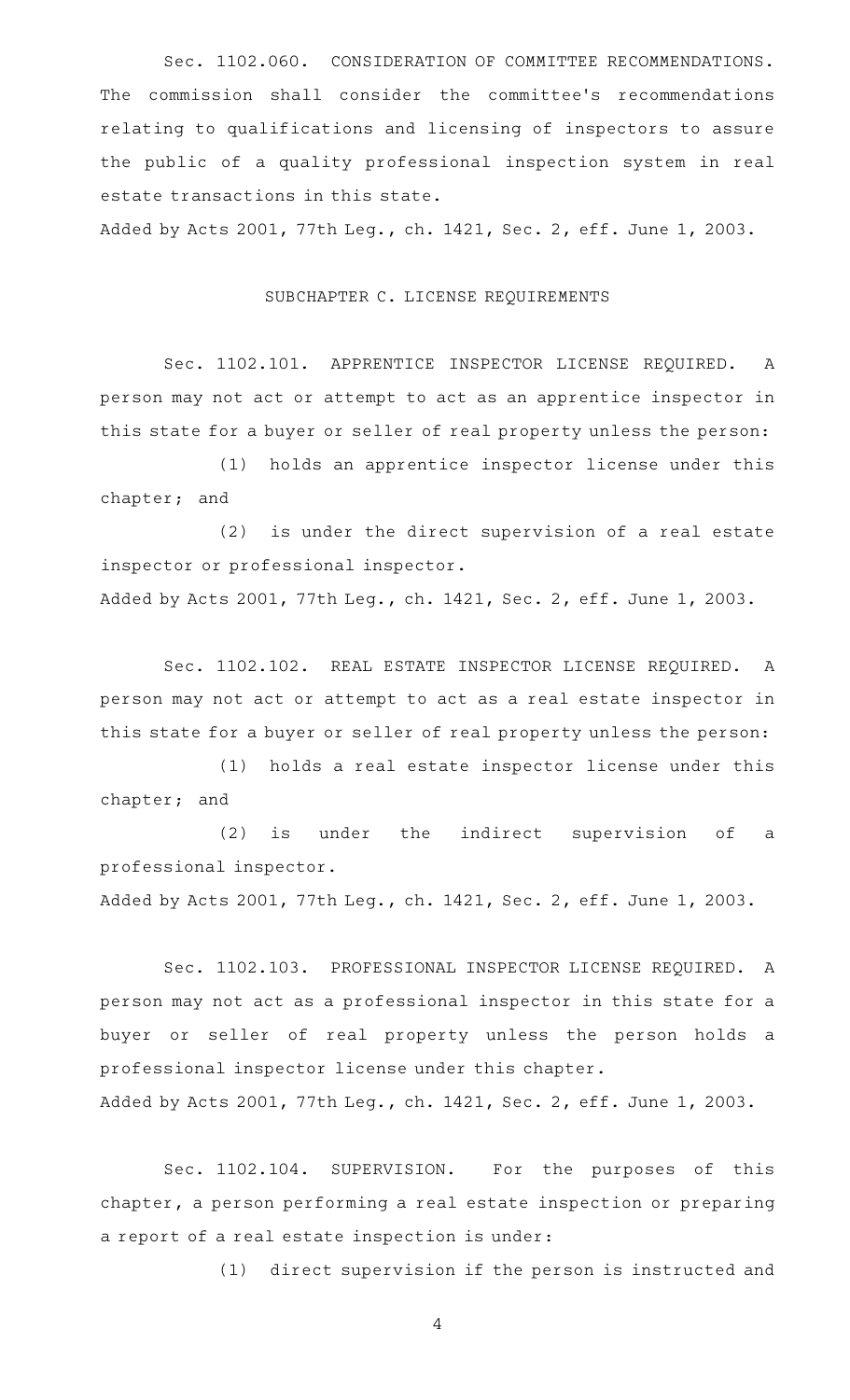controlled by a professional inspector or real estate inspector who is:

 $(A)$  responsible for the actions of the person;

(B) available if needed to consult with or assist

the person; and

(C) physically present at the time and place of the inspection; and

(2) indirect supervision if the person is instructed and controlled by a professional inspector who is:

 $(A)$  responsible for the actions of the person; and

(B) available if needed to consult with or assist the person. Added by Acts 2001, 77th Leg., ch. 1421, Sec. 2, eff. June 1, 2003.

Sec. 1102.105. APPLICATION. An applicant for a license under this chapter must file with the commission an application on a form prescribed by the commission.

Added by Acts 2001, 77th Leg., ch. 1421, Sec. 2, eff. June 1, 2003.

Sec. 1102.1051. CRIMINAL HISTORY RECORD INFORMATION REQUIREMENT FOR LICENSE. (a) The commission shall require that an applicant for a license or renewal of an unexpired license submit a complete and legible set of fingerprints, on a form prescribed by the commission, to the commission or to the Department of Public Safety for the purpose of obtaining criminal history record information from the Department of Public Safety and the Federal Bureau of Investigation.

(b) The commission shall refuse to issue a license to or renew the license of a person who does not comply with the requirement of Subsection (a).

(c) The commission shall conduct a criminal history check of each applicant for a license or renewal of a license using information:

 $(1)$  provided by the individual under this section; and

(2) made available to the commission by the Department of Public Safety, the Federal Bureau of Investigation, and any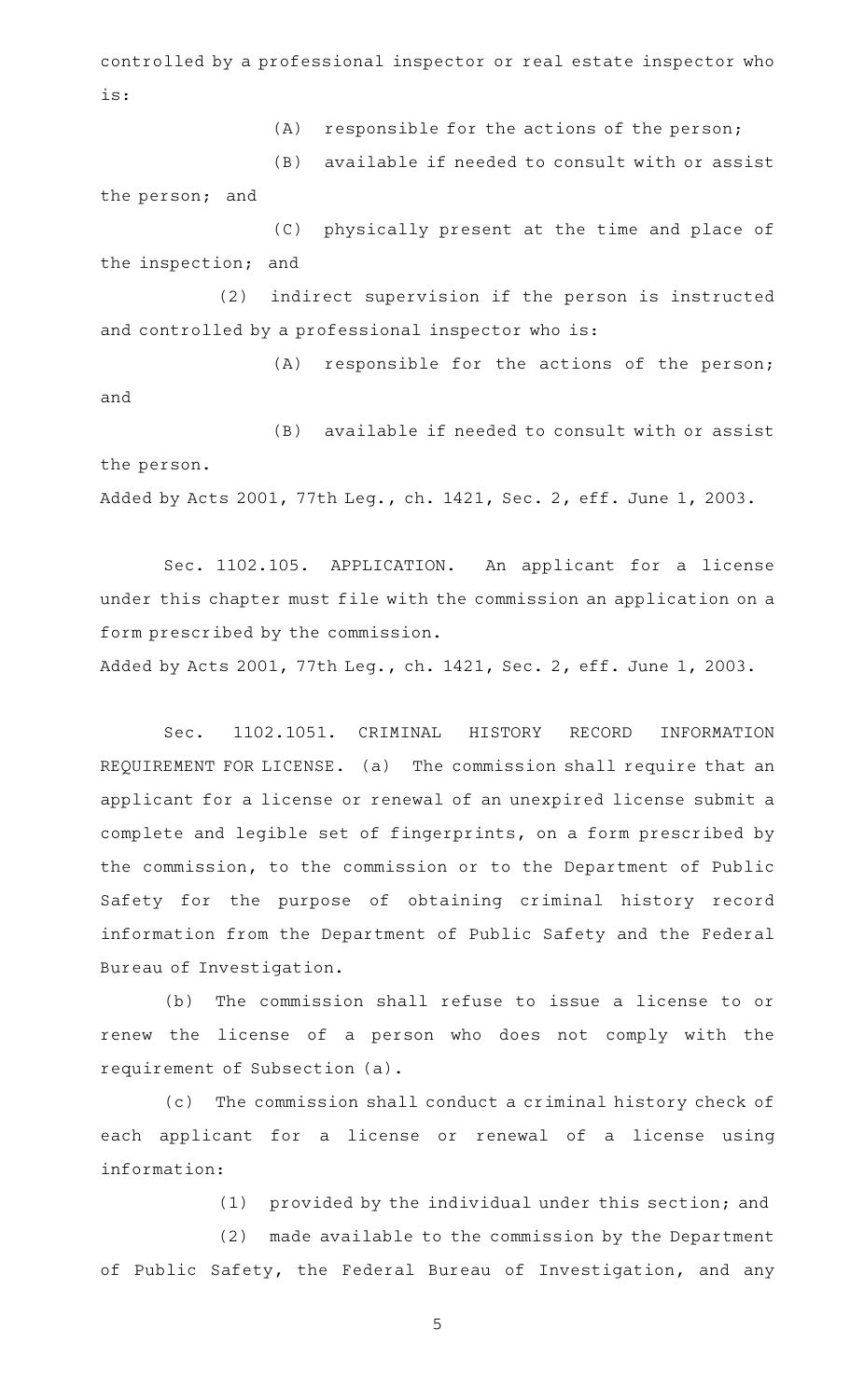other criminal justice agency under Chapter [411,](http://www.statutes.legis.state.tx.us/GetStatute.aspx?Code=GV&Value=411) Government Code.

 $(d)$  The commission may:

(1) enter into an agreement with the Department of Public Safety to administer a criminal history check required under this section; and

(2) authorize the Department of Public Safety to collect from each applicant the costs incurred by the department in conducting the criminal history check.

Added by Acts 2013, 83rd Leg., R.S., Ch. 698 (H.B. [2911](http://www.legis.state.tx.us/tlodocs/83R/billtext/html/HB02911F.HTM)), Sec. 1, eff. September 1, 2013.

Sec. 1102.106. DETERMINATION OF FITNESS. As prescribed by Section [1101.353](http://www.statutes.legis.state.tx.us/GetStatute.aspx?Code=OC&Value=1101.353), the commission shall determine, on request, whether a person possesses the fitness to engage in a profession licensed under this chapter and may conduct a supplemental determination of the person 's fitness.

Added by Acts 2001, 77th Leg., ch. 1421, Sec. 2, eff. June 1, 2003. Amended by:

Acts 2019, 86th Leg., R.S., Ch. 334 (S.B. [624\)](http://www.legis.state.tx.us/tlodocs/86R/billtext/html/SB00624F.HTM), Sec. 16, eff. September 1, 2019.

Sec. 1102.107. ELIGIBILITY FOR APPRENTICE INSPECTOR LICENSE. To be eligible for an apprentice inspector license, an applicant must:

 $(1)$  at the time of application be:

(A) at least 18 years of age; and

(B) a citizen of the United States or a lawfully admitted alien;

 $(2)$  be sponsored by a professional inspector; and

(3) satisfy the commission as to the applicant's honesty, trustworthiness, and integrity.

Added by Acts 2001, 77th Leg., ch. 1421, Sec. 2, eff. June 1, 2003. Amended by:

Acts 2019, 86th Leg., R.S., Ch. 334 (S.B. [624\)](http://www.legis.state.tx.us/tlodocs/86R/billtext/html/SB00624F.HTM), Sec. 17, eff. September 1, 2019.

Sec. 1102.108. ELIGIBILITY FOR REAL ESTATE INSPECTOR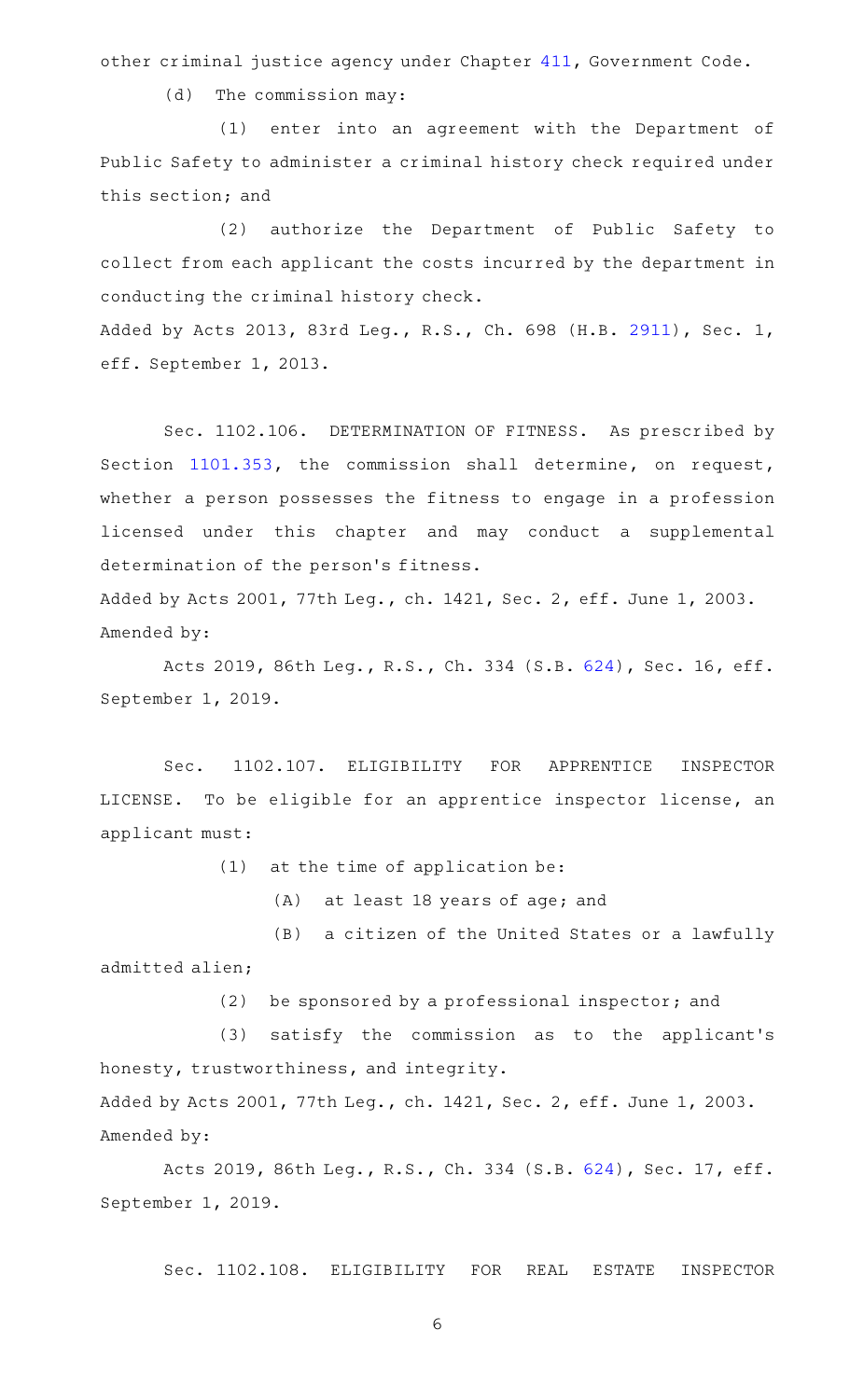LICENSE. (a) To be eligible for a real estate inspector license, an applicant must:

 $(1)$  at the time of application have:

(A) held an apprentice inspector license for at least three months; and

(B) performed at least 25 real estate inspections under direct supervision;

(2) submit evidence satisfactory to the commission of successful completion of at least 90 classroom hours of core real estate inspection courses;

(3) demonstrate competence based on the examination under Subchapter D;

 $(4)$  be sponsored by a professional inspector; and

(5) satisfy the commission as to the applicant's honesty, trustworthiness, integrity, and competence.

(b) The commission by rule may specify the length and content of the courses required by Subsection (a)(2).

Added by Acts 2001, 77th Leg., ch. 1421, Sec. 2, eff. June 1, 2003.

Sec. 1102.109. ELIGIBILITY FOR PROFESSIONAL INSPECTOR LICENSE. To be eligible for a professional inspector license, an applicant must:

 $(1)$  at the time of application have:

(A) held a real estate inspector license for at least 12 months; and

(B) performed at least 175 real estate inspections under indirect supervision;

(2) submit evidence satisfactory to the commission of successful completion of at least 40 classroom hours of core real estate inspection courses, in addition to the hours required by Section [1102.108](http://www.statutes.legis.state.tx.us/GetStatute.aspx?Code=OC&Value=1102.108);

(3) demonstrate competence based on the examination under Subchapter D; and

(4) satisfy the commission as to the applicant's honesty, trustworthiness, integrity, and competence.

Added by Acts 2001, 77th Leg., ch. 1421, Sec. 2, eff. June 1, 2003. Amended by Acts 2003, 78th Leg., ch. 15, Sec. 10, eff. Sept. 1,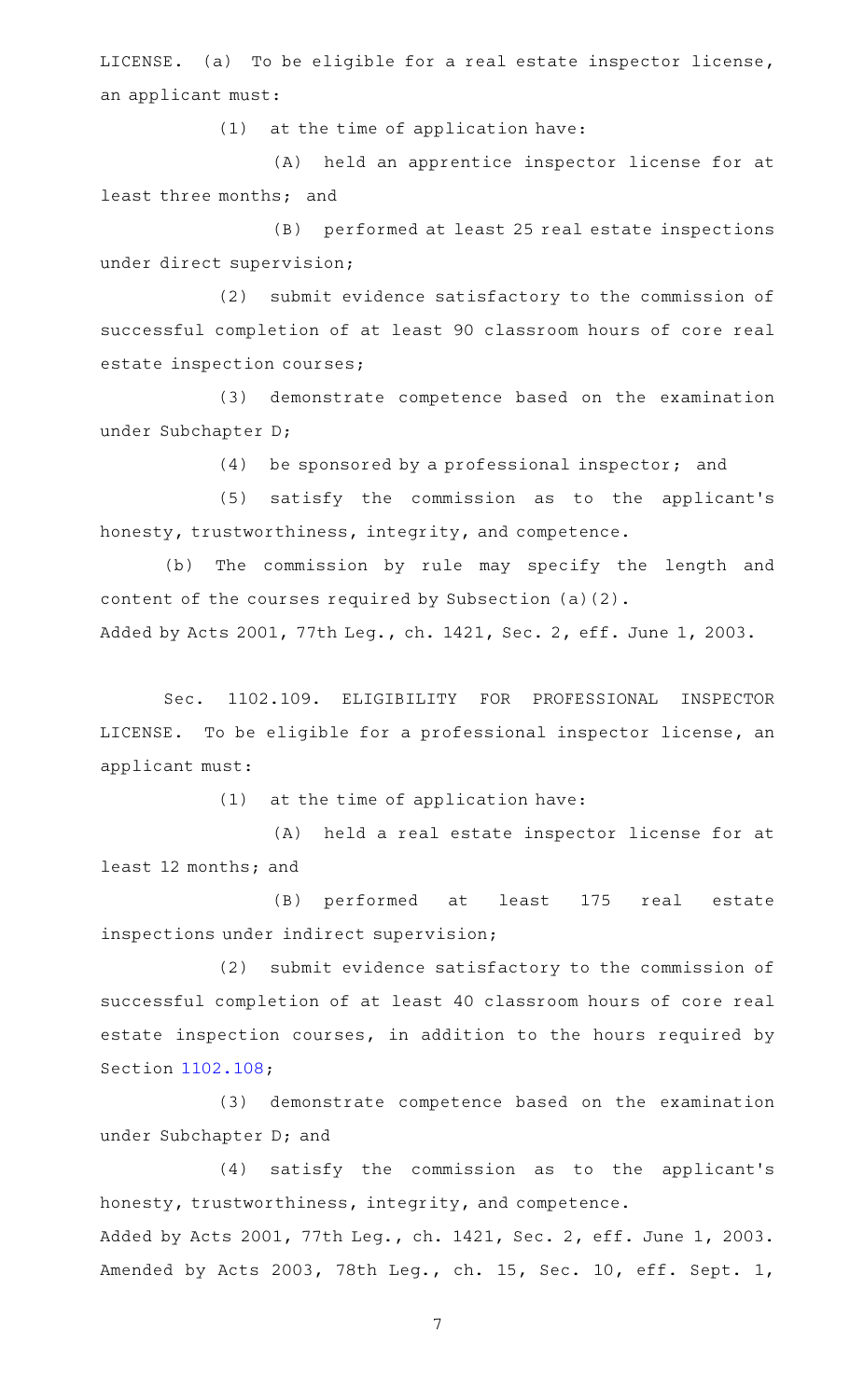2003.

Amended by:

Acts 2013, 83rd Leg., R.S., Ch. 698 (H.B. [2911](http://www.legis.state.tx.us/tlodocs/83R/billtext/html/HB02911F.HTM)), Sec. 2, eff. September 1, 2013.

Sec. 1102.110. ELIGIBILITY OF PREVIOUS LICENSE HOLDERS. (a) Notwithstanding Section [1102.108,](http://www.statutes.legis.state.tx.us/GetStatute.aspx?Code=OC&Value=1102.108) an applicant is eligible for and has satisfied all requirements for a real estate inspector license if the applicant:

(1) held a real estate inspector license during the 24-month period preceding the date the application is filed;

(2) is sponsored by a professional inspector;

(3) satisfies the commission as to the applicant's honesty, trustworthiness, and integrity; and

(4) submits evidence satisfactory to the commission of successful completion of not less than the number of hours of continuing education courses that would have been required for the applicant to renew the license described by Subdivision (1).

(b) Notwithstanding Section [1102.109,](http://www.statutes.legis.state.tx.us/GetStatute.aspx?Code=OC&Value=1102.109) an applicant is eligible for and has satisfied all requirements for a professional inspector license if the applicant:

(1) held a professional inspector license during the 24-month period preceding the date the application is filed;

(2) satisfies the commission as to the applicant's honesty, trustworthiness, and integrity; and

(3) submits evidence satisfactory to the commission of successful completion of not less than the number of hours of continuing education courses that would have been required for the applicant to renew the license described by Subdivision (1). Added by Acts 2001, 77th Leg., ch. 1421, Sec. 2, eff. June 1, 2003. Amended by:

Acts 2013, 83rd Leg., R.S., Ch. 698 (H.B. [2911](http://www.legis.state.tx.us/tlodocs/83R/billtext/html/HB02911F.HTM)), Sec. 3, eff. September 1, 2013.

Sec. 1102.111. SUBSTITUTE REQUIREMENTS. (a) The commission by rule shall provide for substitution of relevant experience and additional education in place of: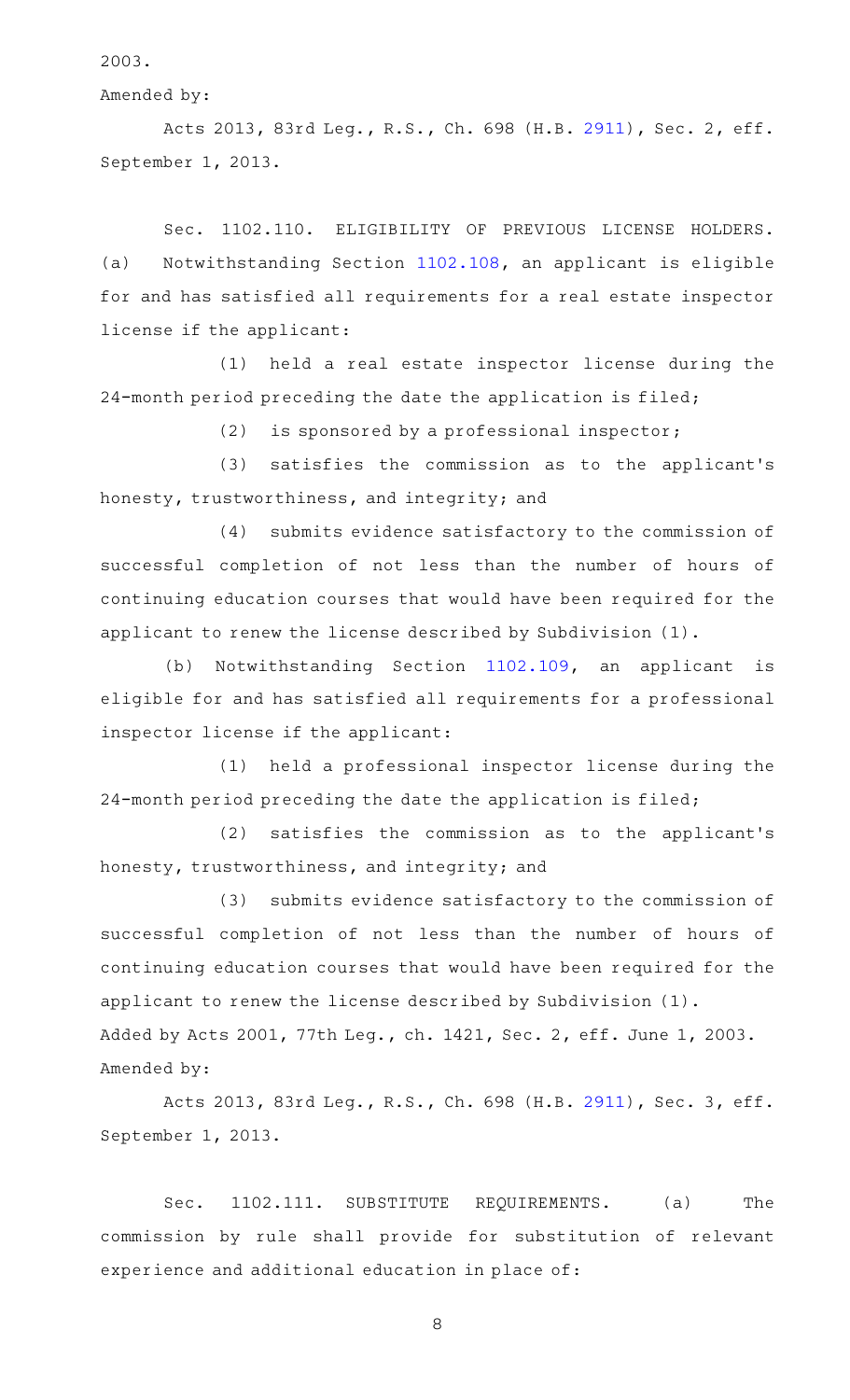(1) the number of real estate inspections required for licensing; and

 $(2)$  the requirement that an applicant be:

(A) licensed as an apprentice inspector before being licensed as a real estate inspector; or

(B) licensed as a real estate inspector before being licensed as a professional inspector.

(b) Rules adopted under Subsection (a) may not require an applicant to:

(1) complete more than 320 additional hours of core real estate inspection courses;

(2) complete more than 40 hours of field work, if the applicant completes correspondence or other course provided by alternative means; or

(3) have more than seven years of relevant experience. Added by Acts 2001, 77th Leg., ch. 1421, Sec. 2, eff. June 1, 2003. Amended by Acts 2003, 78th Leg., ch. 15, Sec. 11, eff. Sept. 1, 2003.

Amended by:

Acts 2007, 80th Leg., R.S., Ch. 297 (H.B. [1530\)](http://www.legis.state.tx.us/tlodocs/80R/billtext/html/HB01530F.HTM), Sec. 11, eff. September 1, 2007.

Acts 2013, 83rd Leg., R.S., Ch. 698 (H.B. [2911](http://www.legis.state.tx.us/tlodocs/83R/billtext/html/HB02911F.HTM)), Sec. 4, eff. September 1, 2013.

Sec. 1102.112. WAIVER FOR APPLICANT LICENSED IN ANOTHER STATE. The commission may waive any license requirement for an applicant who holds a license from another state having license requirements substantially equivalent to those of this state. Added by Acts 2001, 77th Leg., ch. 1421, Sec. 2, eff. June 1, 2003.

Sec. 1102.113. ELIGIBILITY AS SPONSOR. A professional inspector may sponsor an apprentice inspector or a real estate inspector only if the professional inspector provides sufficient proof to the commission that the professional inspector has completed at least 200 real estate inspections as a professional inspector.

Added by Acts 2001, 77th Leg., ch. 1421, Sec. 2, eff. June 1, 2003.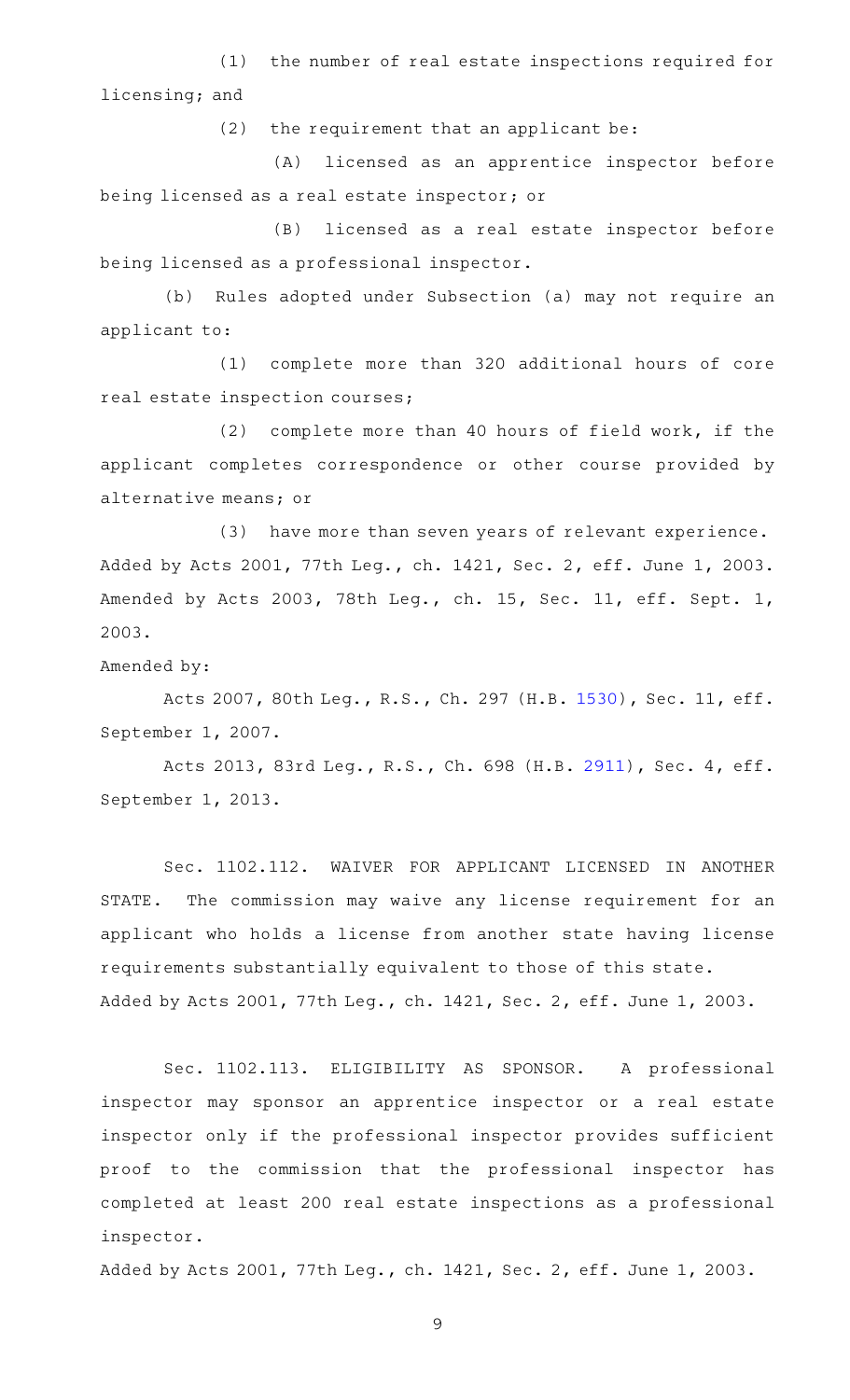Sec. 1102.114. ISSUANCE OF LICENSE. The commission shall issue the appropriate license to an applicant who:

 $(1)$  meets the required qualifications;

(2) pays the fee required by Section  $1102.352(a)$  $1102.352(a)$ ; and

(3) submits proof of financial responsibility as required by Section [1102.1141](http://www.statutes.legis.state.tx.us/GetStatute.aspx?Code=OC&Value=1102.1141).

Added by Acts 2001, 77th Leg., ch. 1421, Sec. 2, eff. June 1, 2003. Amended by:

Acts 2007, 80th Leg., R.S., Ch. 1411 (S.B. [914\)](http://www.legis.state.tx.us/tlodocs/80R/billtext/html/SB00914F.HTM), Sec. 38, eff. September 1, 2007.

Acts 2013, 83rd Leg., R.S., Ch. 698 (H.B. [2911](http://www.legis.state.tx.us/tlodocs/83R/billtext/html/HB02911F.HTM)), Sec. 5, eff. September 1, 2013.

Sec. 1102.1141. FINANCIAL RESPONSIBILITY REQUIREMENT. (a) An inspector must maintain financial responsibility in the form of:

 $(1)$  a liability insurance policy with a minimum limit of \$100,000 per occurrence and an aggregate annual total of at least \$100,000, and that:

(A) is written by an insurer authorized to engage in the business of insurance in this state, a risk retention group as defined by Chapter [2201](http://www.statutes.legis.state.tx.us/GetStatute.aspx?Code=IN&Value=2201), Insurance Code, or an eligible surplus lines insurer, as defined by Section [981.002](http://www.statutes.legis.state.tx.us/GetStatute.aspx?Code=IN&Value=981.002), Insurance Code; and

(B) specifically provides for professional liability coverage to protect the public against a violation of Subchapter G; or

(2) a bond or other security accepted by the commission.

(b) A bond posted as security under Subsection (a)(2) must:

 $(1)$  be issued by a carrier admitted in this state;

(2) be in an amount not less than  $$100,000;$ 

 $(3)$  be continuous; and

(4) be cancellable by the surety only after the surety has provided at least 90 days' written notice to the commission before the effective date of the cancellation.

(c) Any security provided under this section in a form other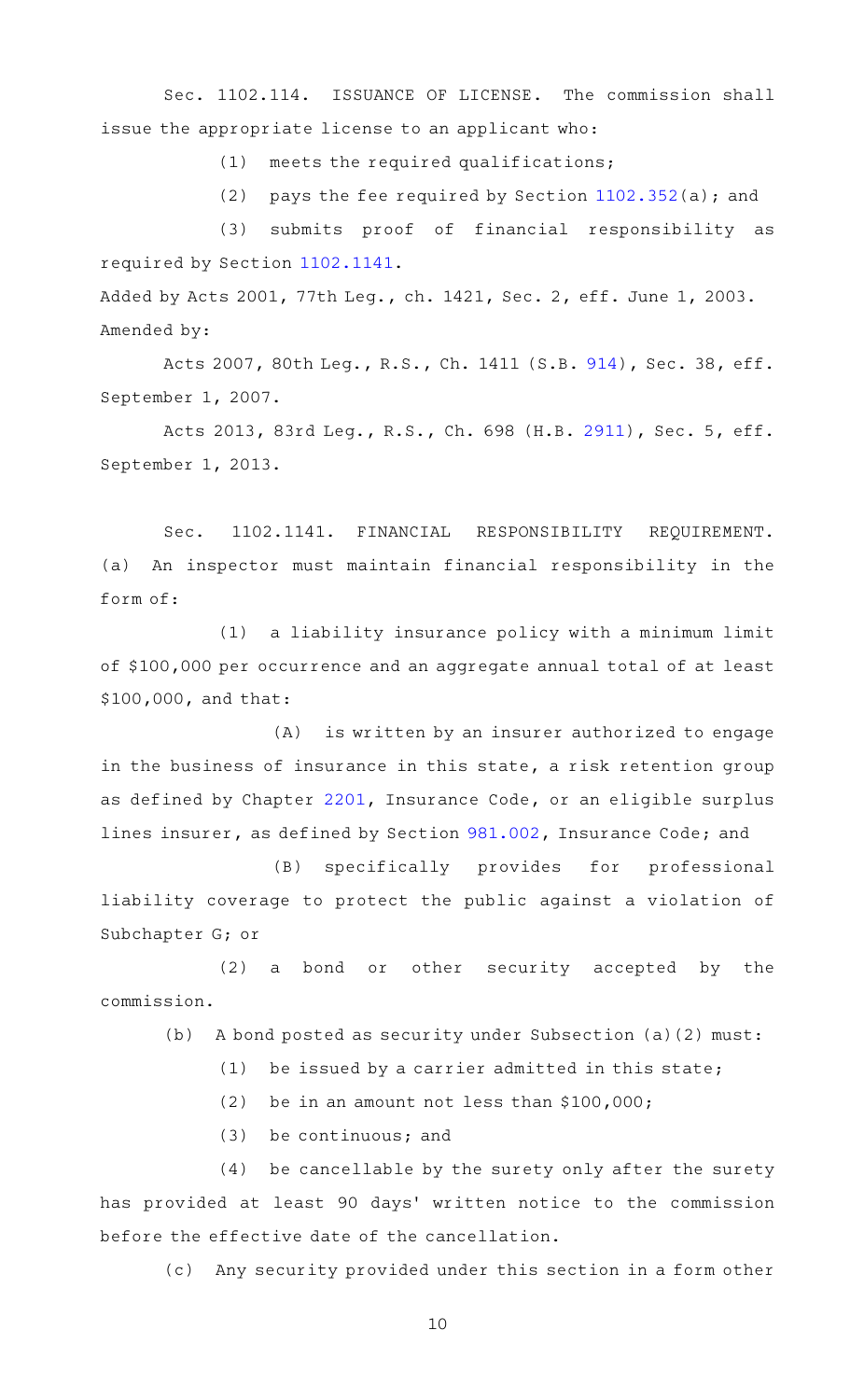than a bond must be convertible to cash by the commission for the benefit of a person who contracts with an inspector in this state, without requiring approval of a court, if the commission determines that the inspector has violated Subchapter G. Any amount remaining after an inspector 's license has expired shall be returned to the inspector not later than the 180th day after the date the license expires.

(d) An inspector who posts a bond or other security under this section must designate an unaffiliated third party to handle the processing of any claim regarding the bond or other security. Added by Acts 2013, 83rd Leg., R.S., Ch. 698 (H.B. [2911](http://www.legis.state.tx.us/tlodocs/83R/billtext/html/HB02911F.HTM)), Sec. 6, eff. September 1, 2013.

Sec. 1102.115. DENIAL OF LICENSE. The provisions of Section [1101.364](http://www.statutes.legis.state.tx.us/GetStatute.aspx?Code=OC&Value=1101.364) governing the commission 's denial of a license under that chapter apply to the commission 's denial of a license under this chapter.

Added by Acts 2001, 77th Leg., ch. 1421, Sec. 2, eff. June 1, 2003.

Sec. 1102.116. PROBATIONARY LICENSE. The commission may issue a probationary license under this chapter as prescribed by Section [1101.365](http://www.statutes.legis.state.tx.us/GetStatute.aspx?Code=OC&Value=1101.365).

Added by Acts 2001, 77th Leg., ch. 1421, Sec. 2, eff. June 1, 2003.

Sec. 1102.117. INACTIVE LICENSE. The commission by rule may adopt terms by which:

 $(1)$  an inspector may apply for, renew, or place a license on inactive status; and

(2) an inactive inspector may return to active status. Added by Acts 2001, 77th Leg., ch. 1421, Sec. 2, eff. June 1, 2003.

Sec. 1102.118. CONTACT INFORMATION. (a) An inspector shall provide the commission with a current mailing address, telephone number, and, if available, e-mail address.

(b) Not later than the 30th day after the date of a change in the mailing address, telephone number, or e-mail address of an inspector, the inspector shall notify the commission of the change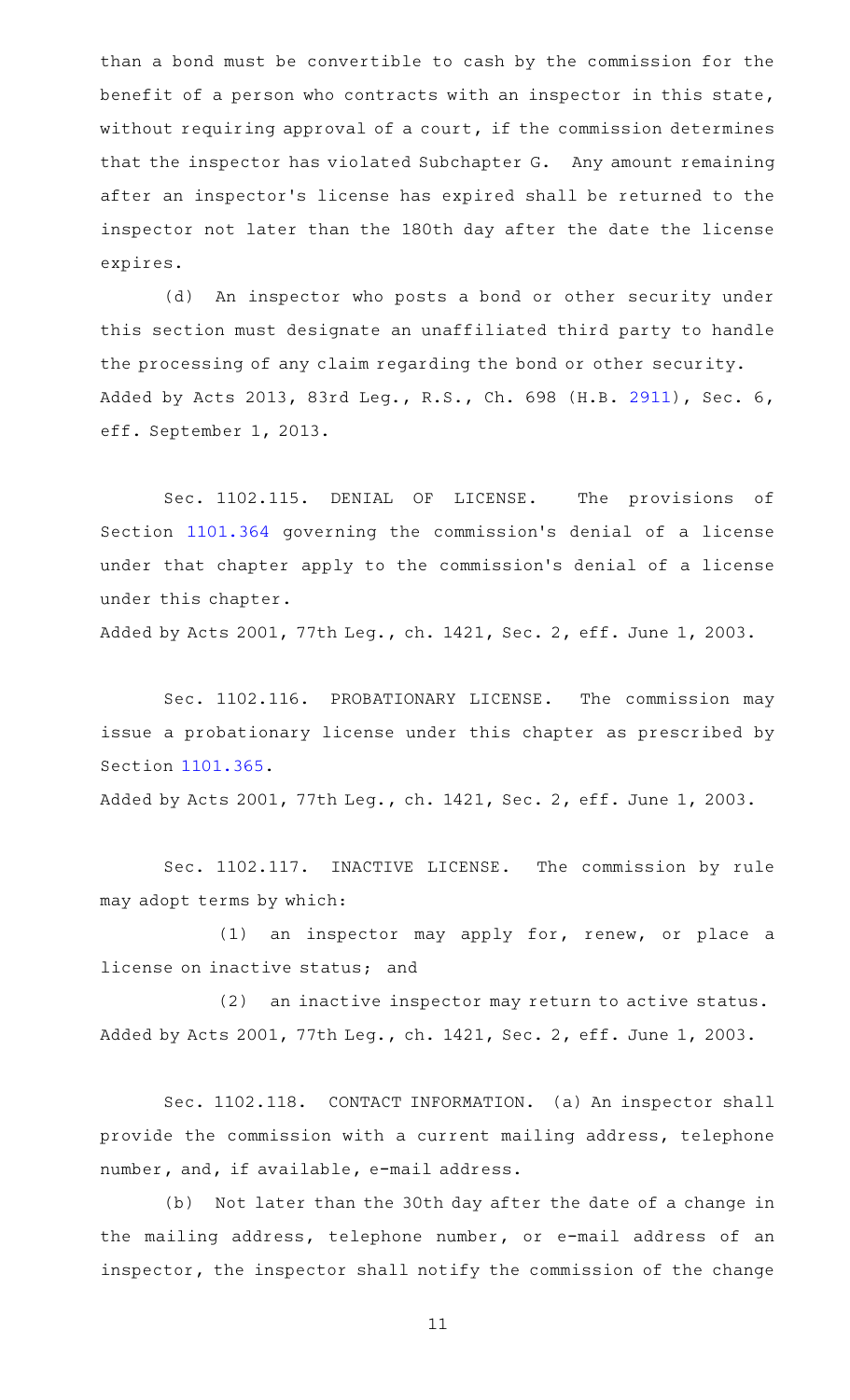and pay any required fee.

Added by Acts 2001, 77th Leg., ch. 1421, Sec. 2, eff. June 1, 2003. Amended by:

Acts 2013, 83rd Leg., R.S., Ch. 698 (H.B. [2911](http://www.legis.state.tx.us/tlodocs/83R/billtext/html/HB02911F.HTM)), Sec. 7, eff. September 1, 2013.

#### SUBCHAPTER D. LICENSE EXAMINATION

Sec. 1102.151. CONTENT OF EXAMINATION. (a) A license examination must evaluate competence in the subject matter of each required core real estate inspection course.

 $(b)$  The commission shall:

(1) prescribe each license examination; and

(2) prepare or contract for the examination.

Added by Acts 2001, 77th Leg., ch. 1421, Sec. 2, eff. June 1, 2003.

Sec. 1102.152. OFFERING OF EXAMINATION. The commission shall offer each license examination at least once every two months in Austin.

Added by Acts 2001, 77th Leg., ch. 1421, Sec. 2, eff. June 1, 2003.

Sec. 1102.153. DEADLINE FOR COMPLETION. A license applicant who does not satisfy the examination requirement before the first anniversary of the date the application is filed must submit a new application and pay another examination fee to be eligible for examination.

Added by Acts 2001, 77th Leg., ch. 1421, Sec. 2, eff. June 1, 2003. Amended by:

Acts 2013, 83rd Leg., R.S., Ch. 698 (H.B. [2911](http://www.legis.state.tx.us/tlodocs/83R/billtext/html/HB02911F.HTM)), Sec. 8, eff. September 1, 2013.

Sec. 1102.154. EXAMINATION RESULTS. (a) Not later than the 30th day after the date an examination is administered, the commission shall notify each examinee of the results of the examination. If an examination is graded or reviewed by a national testing service, the commission shall notify each examinee of the results of the examination not later than the 14th day after the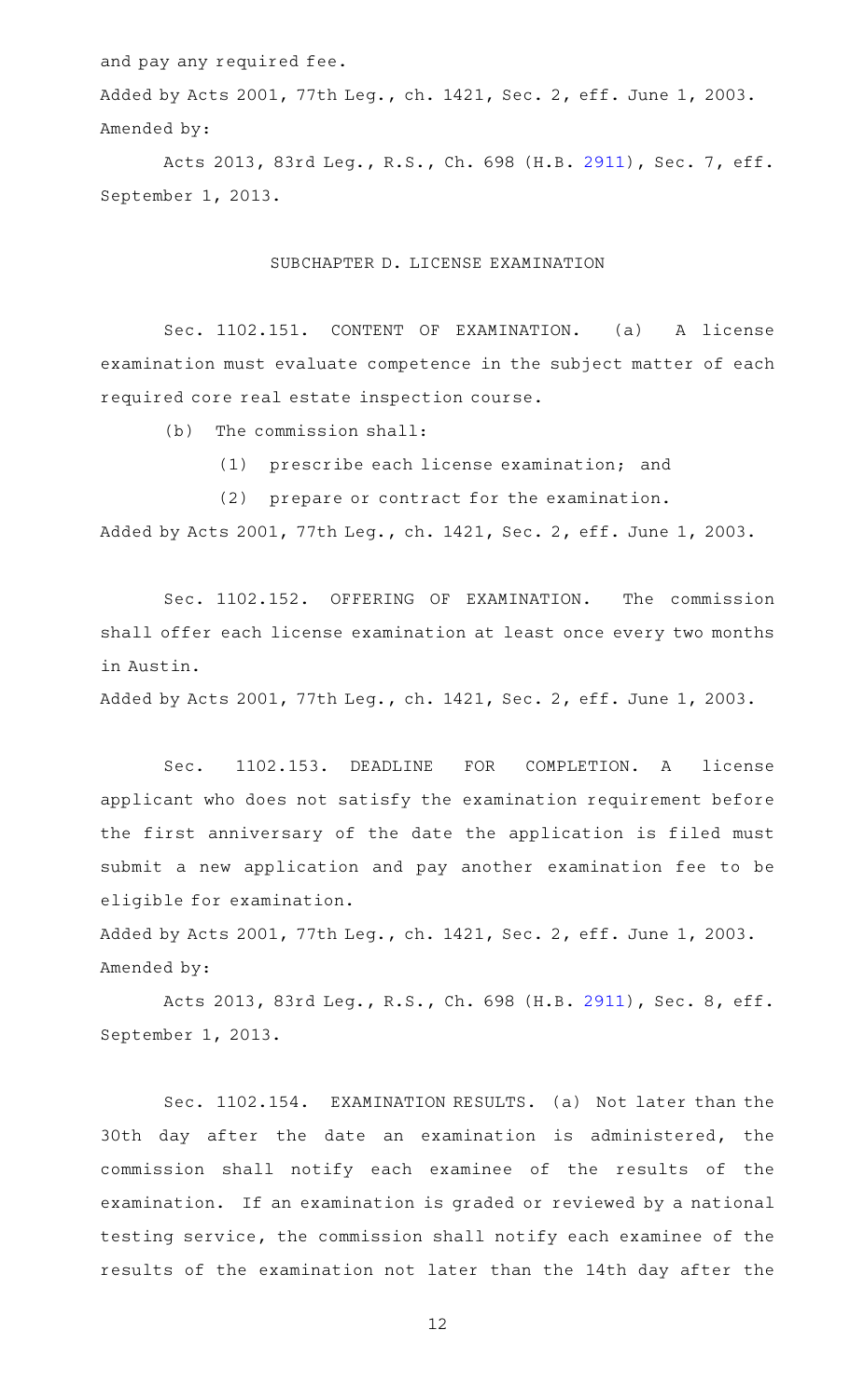date the commission receives the results from the testing service.

(b) If the notice of the results of an examination graded or reviewed by a national testing service will not be given before the 91st day after the examination date, the commission shall notify each examinee of the reason for the delay before the 90th day.

(c) If requested in writing by a person who fails an examination, the commission shall provide to the person an analysis of the person's performance on the examination. Added by Acts 2001, 77th Leg., ch. 1421, Sec. 2, eff. June 1, 2003.

Sec. 1102.155. REEXAMINATION. (a) An applicant who fails the examination may apply for reexamination by filing a request with the commission and paying another examination fee.

(b) An applicant who fails the examination three consecutive times may not apply for reexamination or submit a new license application unless after the date of the third failed examination the applicant completes additional educational requirements as prescribed by the commission and submits evidence satisfactory to the commission of successful completion of those requirements.

Added by Acts 2001, 77th Leg., ch. 1421, Sec. 2, eff. June 1, 2003. Amended by:

Acts 2013, 83rd Leg., R.S., Ch. 698 (H.B. [2911](http://www.legis.state.tx.us/tlodocs/83R/billtext/html/HB02911F.HTM)), Sec. 9, eff. September 1, 2013.

#### SUBCHAPTER E. LICENSE RENEWAL

Sec. 1102.201. LICENSE TERM AND EXPIRATION. (a) The commission may issue or renew a license for a period not to exceed 24 months.

(b) A renewal fee for a license under this chapter may not exceed, calculated on an annual basis, the amount of the fee established under Section [1102.251](http://www.statutes.legis.state.tx.us/GetStatute.aspx?Code=OC&Value=1102.251).

Added by Acts 2001, 77th Leg., ch. 1421, Sec. 2, eff. June 1, 2003. Amended by Acts 2003, 78th Leg., ch. 15, Sec. 12, eff. Sept. 1, 2003.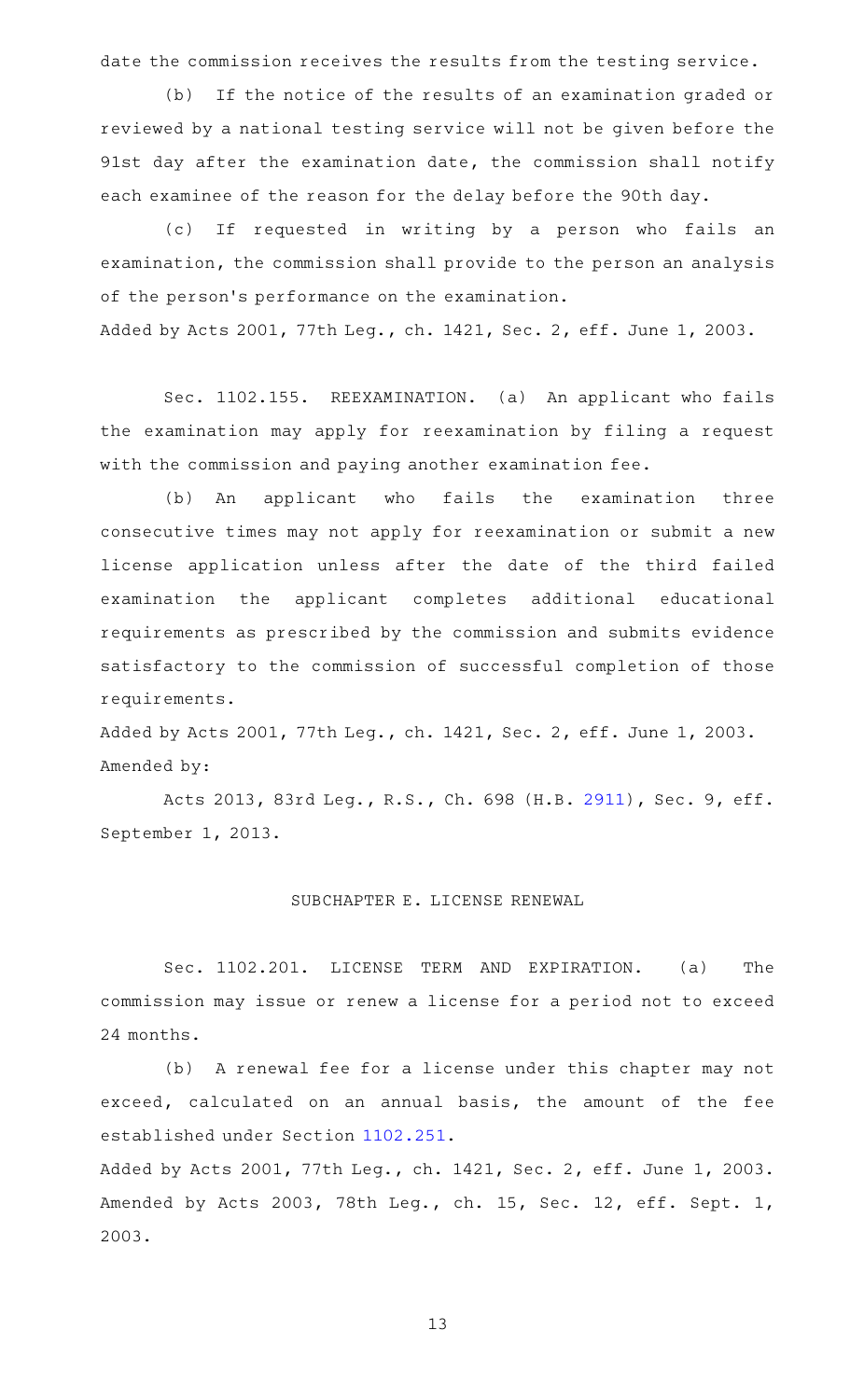Sec. 1102.202. NOTICE OF LICENSE EXPIRATION. Not later than the 31st day before the expiration date of a person's license, the commission shall provide notice of the expiration to the person.

Added by Acts 2001, 77th Leg., ch. 1421, Sec. 2, eff. June 1, 2003. Amended by:

Acts 2013, 83rd Leg., R.S., Ch. 698 (H.B. [2911\)](http://www.legis.state.tx.us/tlodocs/83R/billtext/html/HB02911F.HTM), Sec. 10, eff. September 1, 2013.

Sec. 1102.203. RENEWAL OF LICENSE; INFORMATION REQUIRED. (a) A person may renew an unexpired license by paying the required renewal fee to the commission before the expiration date of the license and providing proof of financial responsibility as required by Section [1102.1141.](http://www.statutes.legis.state.tx.us/GetStatute.aspx?Code=OC&Value=1102.1141)

 $(a-1)$  A person whose license has been expired for 90 days or less may renew the license by paying to the commission a fee equal to  $1-1/2$  times the required renewal fee. If a license has been expired for more than 90 days but less than six months, the person may renew the license by paying to the commission a fee equal to two times the required renewal fee.

(b) If the person's license has been expired for six months or longer, the person may not renew the license. The person may obtain a new license by submitting to reexamination, if required, and complying with the requirements and procedures for obtaining an original license.

(c) Each applicant for renewal of a license must disclose to the commission whether the applicant has:

(1) entered a plea of guilty or nolo contendere to a felony; or

(2) been convicted of a felony and the time for appeal has elapsed or the judgment or conviction has been affirmed on appeal.

(d) The disclosure under Subsection (c) must be provided even if an order has granted community supervision suspending the imposition of the sentence.

Added by Acts 2001, 77th Leg., ch. 1421, Sec. 2, eff. June 1, 2003. Amended by Acts 2003, 78th Leg., ch. 1276, Sec. 14A.163(a), eff.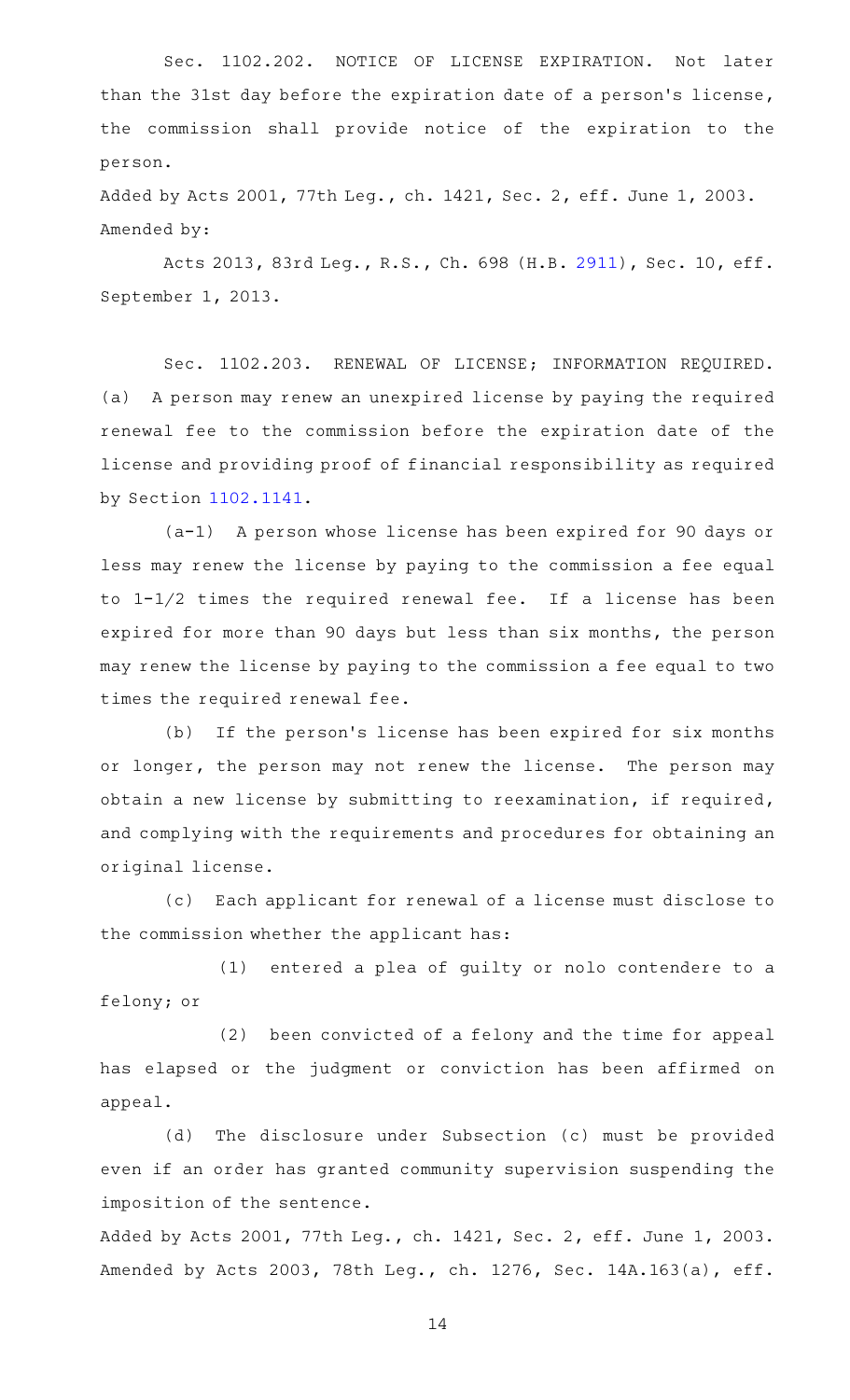Sept. 1, 2003.

# Amended by:

Acts 2007, 80th Leg., R.S., Ch. 1411 (S.B. [914\)](http://www.legis.state.tx.us/tlodocs/80R/billtext/html/SB00914F.HTM), Sec. 39, eff. September 1, 2007.

Acts 2013, 83rd Leg., R.S., Ch. 698 (H.B. [2911\)](http://www.legis.state.tx.us/tlodocs/83R/billtext/html/HB02911F.HTM), Sec. 11, eff. September 1, 2013.

Sec. 1102.205. CONTINUING EDUCATION REQUIREMENTS. (a) The commission shall approve, recognize, prepare, or administer a continuing education program for inspectors.

(b) As a prerequisite for renewal of a real estate inspector license, professional inspector license, or apprentice inspector license, the inspector must participate in the continuing education program and submit evidence satisfactory to the commission of successful completion of at least 16 classroom hours of core real estate inspection courses or continuing education courses for each year of the license period preceding the renewal.

Added by Acts 2001, 77th Leg., ch. 1421, Sec. 2, eff. June 1, 2003. Amended by Acts 2003, 78th Leg., ch. 1276, Sec. 14A.164(a), eff. Sept. 1, 2003.

#### Amended by:

Acts 2005, 79th Leg., Ch. 825 (S.B. [810\)](http://www.legis.state.tx.us/tlodocs/79R/billtext/html/SB00810F.HTM), Sec. 12, eff. September 1, 2005.

Acts 2007, 80th Leg., R.S., Ch. 1411 (S.B. [914\)](http://www.legis.state.tx.us/tlodocs/80R/billtext/html/SB00914F.HTM), Sec. 40, eff. September 1, 2007.

Sec. 1102.206. DENIAL OF LICENSE RENEWAL. (a) The commission may deny the renewal of a license if the applicant is in violation of a commission order.

(b) The provisions of Section [1101.459](http://www.statutes.legis.state.tx.us/GetStatute.aspx?Code=OC&Value=1101.459) governing the commission 's denial of a license renewal under that chapter apply to the commission 's denial of a license renewal under this chapter. Added by Acts 2019, 86th Leg., R.S., Ch. 334 (S.B. [624\)](http://www.legis.state.tx.us/tlodocs/86R/billtext/html/SB00624F.HTM), Sec. 18, eff. September 1, 2019.

#### SUBCHAPTER F. LICENSE FEES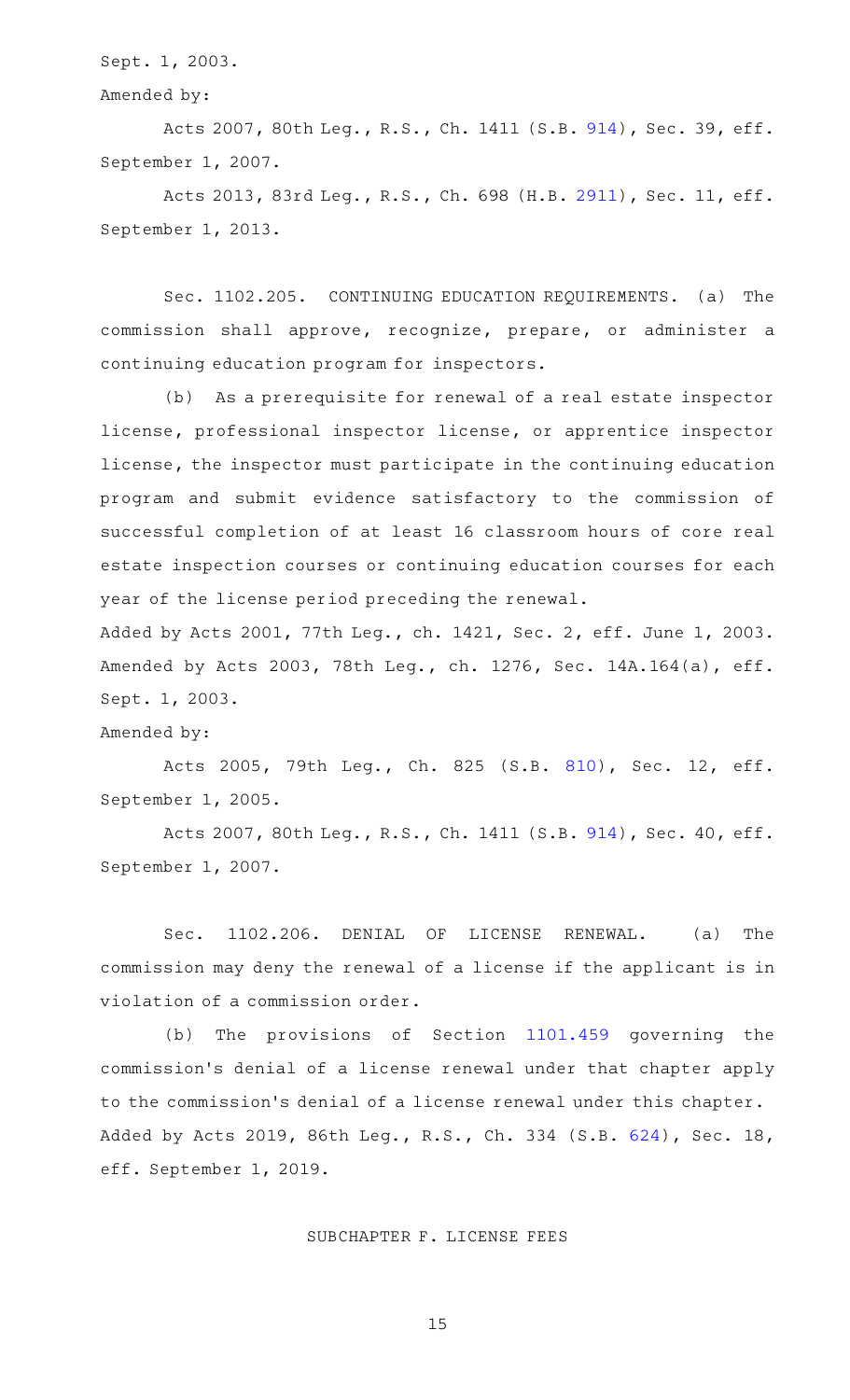Sec. 1102.251. FEES. The commission shall charge and collect reasonable and necessary fees to cover the cost of administering this chapter for:

(1) filing an original application for an apprentice inspector license;

(2) filing an original application for a real estate inspector license;

(3) filing an original application for a professional inspector license;

 $(4)$  renewal of an apprentice inspector license;

 $(5)$  renewal of a real estate inspector license;

(6) renewal of a professional inspector license;

 $(7)$  a license examination;

(8) a request to change a place of business or to replace a lost or destroyed license; and

(9) filing a request for issuance of a license because of a change of name, return to active status, or change in sponsoring professional inspector.

Added by Acts 2001, 77th Leg., ch. 1421, Sec. 2, eff. June 1, 2003. Amended by Acts 2003, 78th Leg., ch. 1276, Sec. 14A.165(a), eff. Sept. 1, 2003.

Amended by:

Acts 2007, 80th Leg., R.S., Ch. 1411 (S.B. [914\)](http://www.legis.state.tx.us/tlodocs/80R/billtext/html/SB00914F.HTM), Sec. 41, eff. September 1, 2007.

#### SUBCHAPTER G. PROHIBITED ACTS

Sec. 1102.301. NEGLIGENCE OR INCOMPETENCE. An inspector may not perform a real estate inspection in a negligent or incompetent manner.

Added by Acts 2001, 77th Leg., ch. 1421, Sec. 2, eff. June 1, 2003.

Sec. 1102.302. AGREEMENT FOR SPECIFIC REPORT; DISHONESTY. An inspector may not:

(1) accept an assignment for real estate inspection if the employment or a fee is contingent on the reporting of:

(A) a specific, predetermined condition of the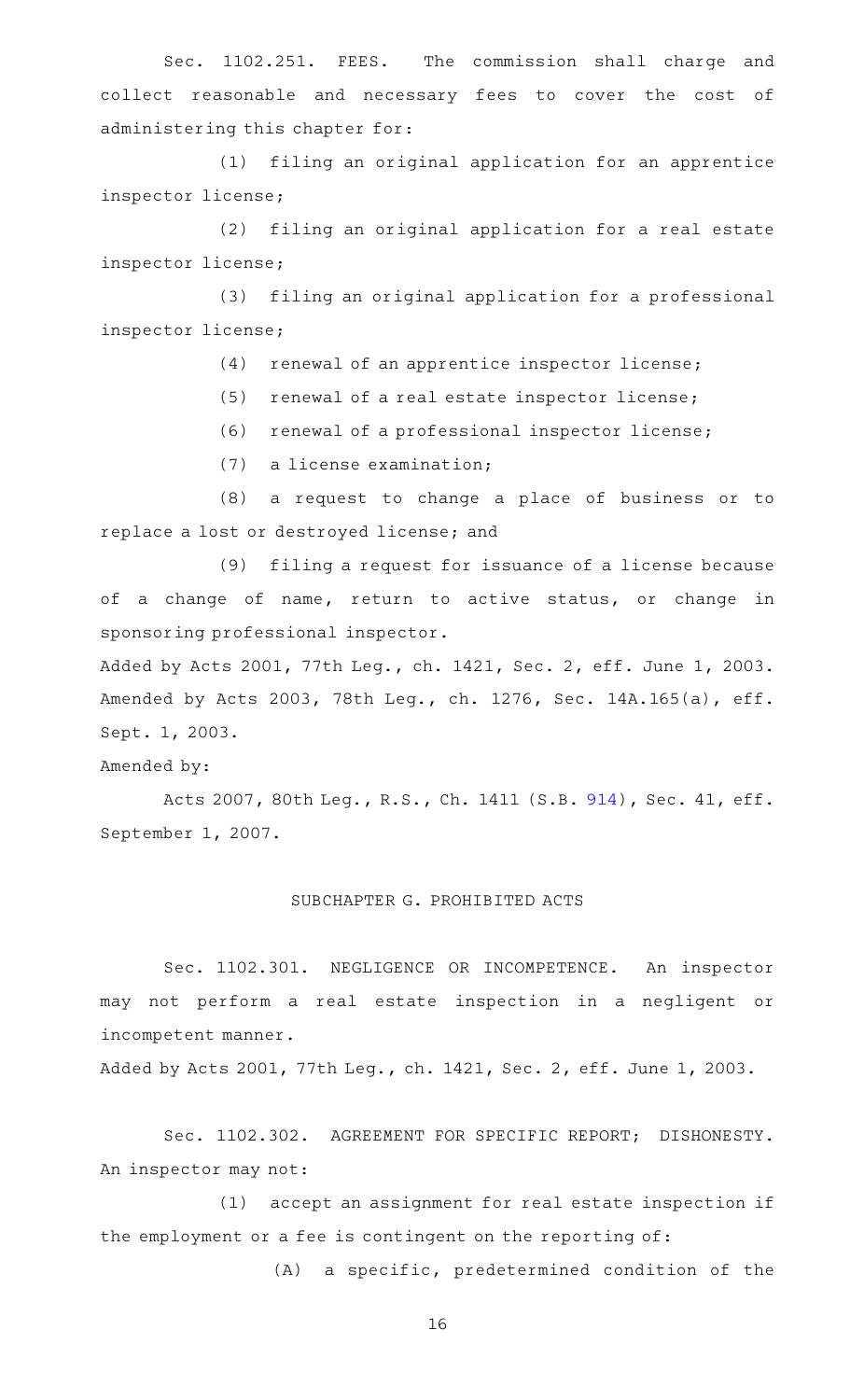improvements to real property; or

(B) specific findings other than those that the inspector knows to be true when the assignment is accepted; or

 $(2)$  act in a manner or engage in a practice that:

(A) is dishonest or fraudulent; or

(B) involves deceit or misrepresentation.

Added by Acts 2001, 77th Leg., ch. 1421, Sec. 2, eff. June 1, 2003.

Sec. 1102.303. ACTING IN CONFLICTING CAPACITIES. An inspector may not act in a transaction in the dual capacity of inspector and:

(1) undisclosed principal; or

(2) broker or salesperson.

Added by Acts 2001, 77th Leg., ch. 1421, Sec. 2, eff. June 1, 2003.

Sec. 1102.304. REPAIRS AND MAINTENANCE. An inspector may not perform or agree to perform repairs or maintenance in connection with a real estate inspection under an earnest money contract, lease, or exchange of real property.

Added by Acts 2001, 77th Leg., ch. 1421, Sec. 2, eff. June 1, 2003.

Sec. 1102.305. VIOLATION OF LAW. An inspector may not violate this chapter or a rule adopted by the commission. Added by Acts 2001, 77th Leg., ch. 1421, Sec. 2, eff. June 1, 2003.

SUBCHAPTER H. REAL ESTATE INSPECTION RECOVERY FUND

Sec. 1102.351. REAL ESTATE INSPECTION RECOVERY FUND. The commission shall maintain a real estate inspection recovery fund to reimburse aggrieved persons who suffer actual damages from an inspector 's act in violation of Subchapter G. The inspector must have held a license at the time the act was committed. Added by Acts 2001, 77th Leg., ch. 1421, Sec. 2, eff. June 1, 2003.

Sec. 1102.352. PAYMENTS INTO FUND. (a) In addition to any other fees required by this chapter, a person who passes a license examination must pay a fee not to exceed \$200. The commission shall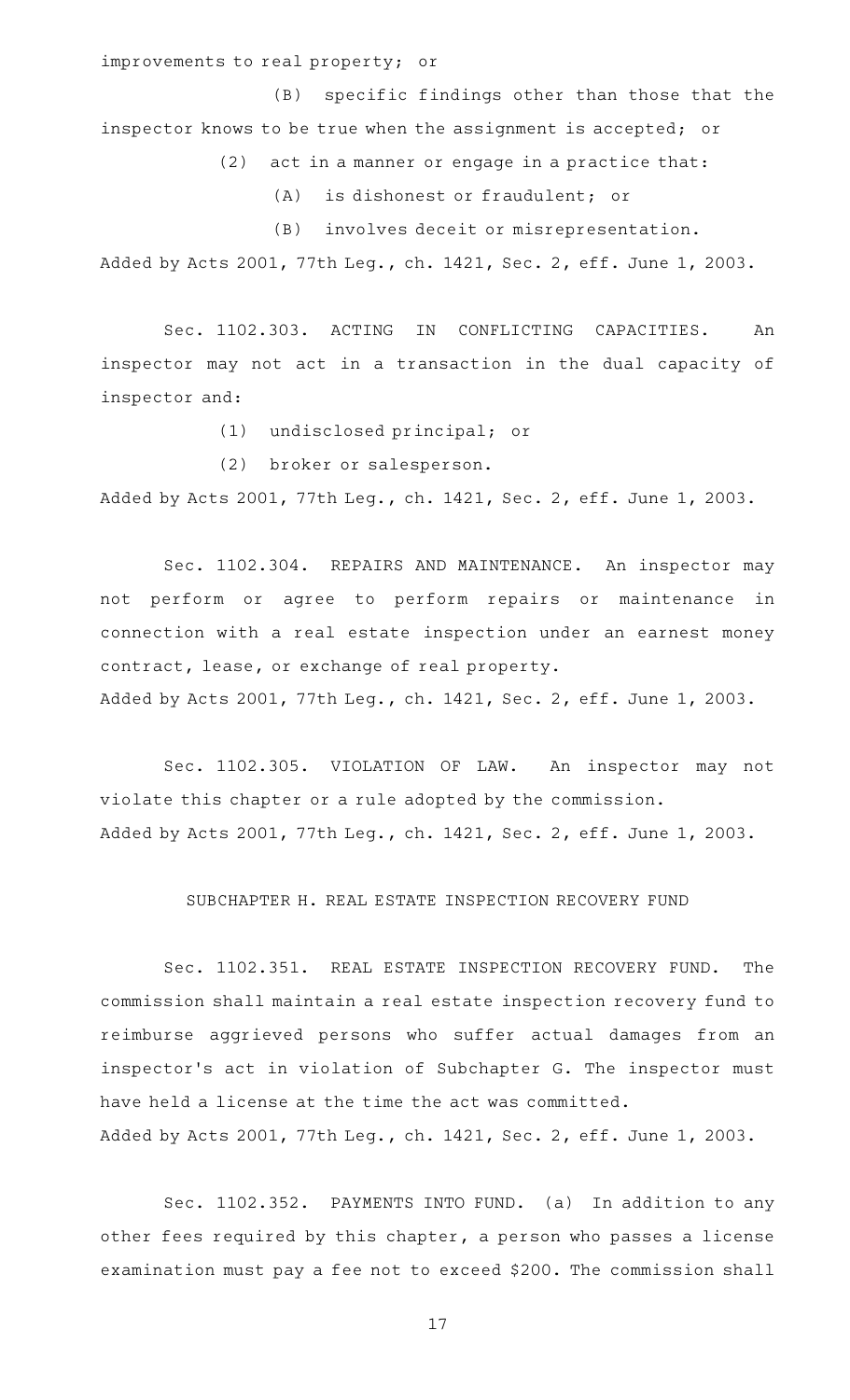deposit the fee to the credit of the fund before issuing the license.

(b) If the balance in the fund at any time is less than \$300,000, each inspector at the next license renewal must pay, in addition to the renewal fee, a fee that is equal to the lesser of \$75 or a pro rata share of the amount necessary to obtain a balance in the fund of \$450,000. The commission shall deposit the additional fee to the credit of the fund.

(c) To ensure the availability of a sufficient amount to pay anticipated claims on the fund, the commission by rule may provide for the collection of assessments at different times and under conditions other than those specified by this chapter.

Added by Acts 2001, 77th Leg., ch. 1421, Sec. 2, eff. June 1, 2003. Amended by Acts 2003, 78th Leg., ch. 1276, Sec. 14A.166(a), eff. Sept. 1, 2003.

Sec. 1102.353. MANAGEMENT OF FUND. (a) The commission shall hold money credited to the fund in trust to carry out the purpose of the fund.

(b) Money credited to the fund may be invested in the same manner as money of the Employees Retirement System of Texas, except that an investment may not be made that would impair the liquidity necessary to make payments from the fund as required by this subchapter.

(c) Interest from the investments shall be deposited to the credit of the fund.

(d) If the balance in the fund on December 31 of a year is more than \$600,000, the commission shall transfer the amount in excess of \$600,000 to the credit of the general revenue fund. Added by Acts 2001, 77th Leg., ch. 1421, Sec. 2, eff. June 1, 2003.

Sec. 1102.354. DEADLINE FOR ACTION; NOTICE TO COMMISSION. (a) An action for a judgment that may result in an order for payment from the fund may not be brought after the second anniversary of the date the cause of action accrues.

(b) When an aggrieved person brings an action for a judgment that may result in an order for payment from the fund, the inspector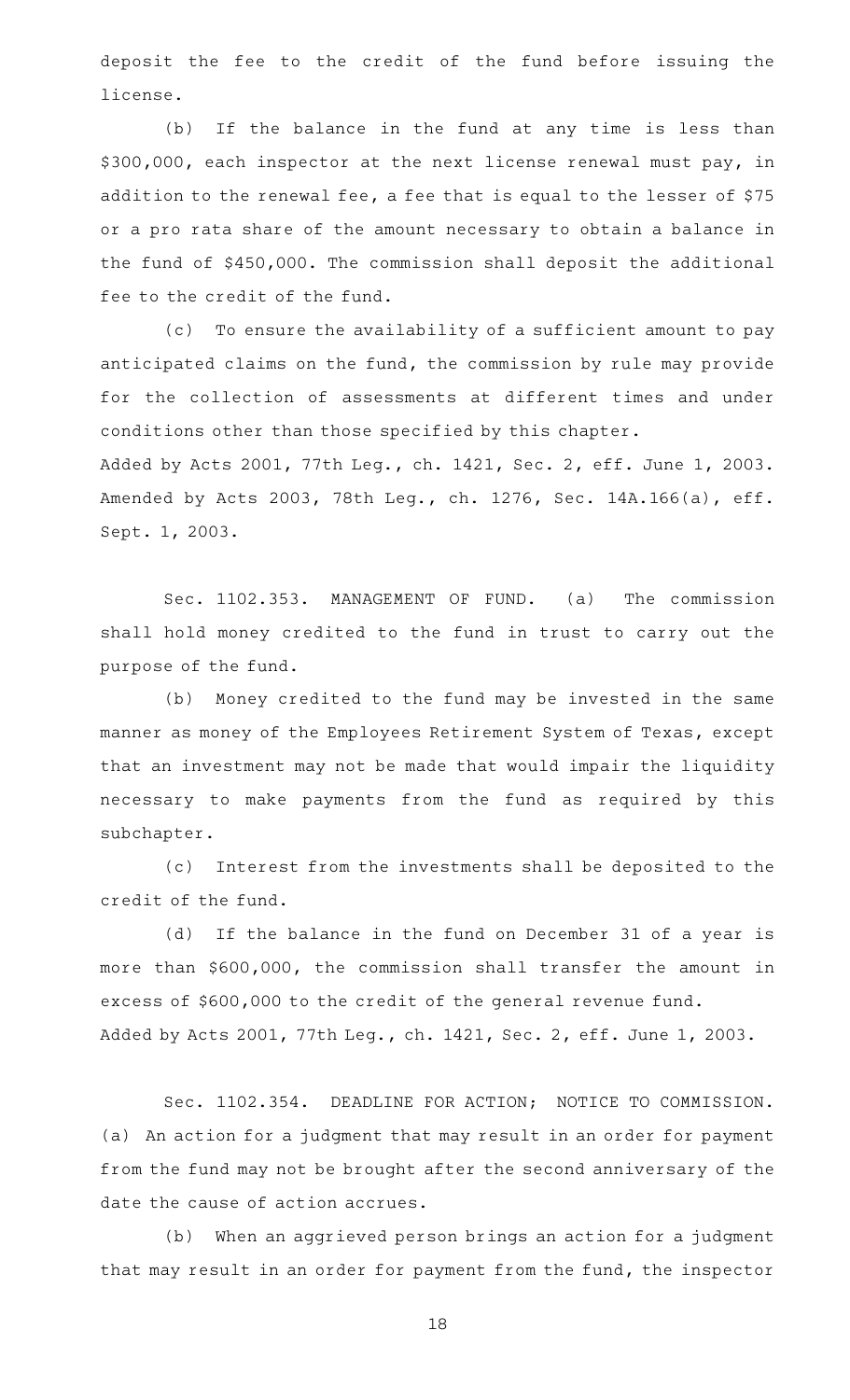against whom the action is brought shall notify the commission in writing of the action.

Added by Acts 2001, 77th Leg., ch. 1421, Sec. 2, eff. June 1, 2003.

Sec. 1102.355. CLAIM FOR PAYMENT FROM FUND. (a) An aggrieved person who obtains a court judgment against an inspector for a violation of Subchapter G may, after final judgment is entered, execution returned nulla bona, and a judgment lien perfected, file a verified claim in the court that entered the judgment.

(b) After the 20th day after the date the aggrieved person gives written notice to the commission and judgment debtor, the person may apply to the court that entered the judgment for an order for payment from the fund of the amount unpaid on the judgment. The court shall proceed promptly on the application.

Added by Acts 2001, 77th Leg., ch. 1421, Sec. 2, eff. June 1, 2003.

Sec. 1102.356. ISSUES AT HEARING. At the hearing on the application for payment from the fund, the aggrieved person must show:

(1) that the judgment is based on facts allowing recovery under this subchapter;

 $(2)$  that the person is not:

(A) the spouse of the judgment debtor or the personal representative of the spouse; or

 $(B)$  an inspector;

(3) that, according to the best information available, the judgment debtor does not have sufficient attachable assets in this or another state to satisfy the judgment;

(4) the amount that may be realized from the sale of assets liable to be sold or applied to satisfy the judgment; and

(5) the balance remaining due on the judgment after application of the amount under Subdivision (4).

Added by Acts 2001, 77th Leg., ch. 1421, Sec. 2, eff. June 1, 2003. Amended by Acts 2003, 78th Leg., ch. 1276, Sec. 14A.166(b), eff. Sept. 1, 2003.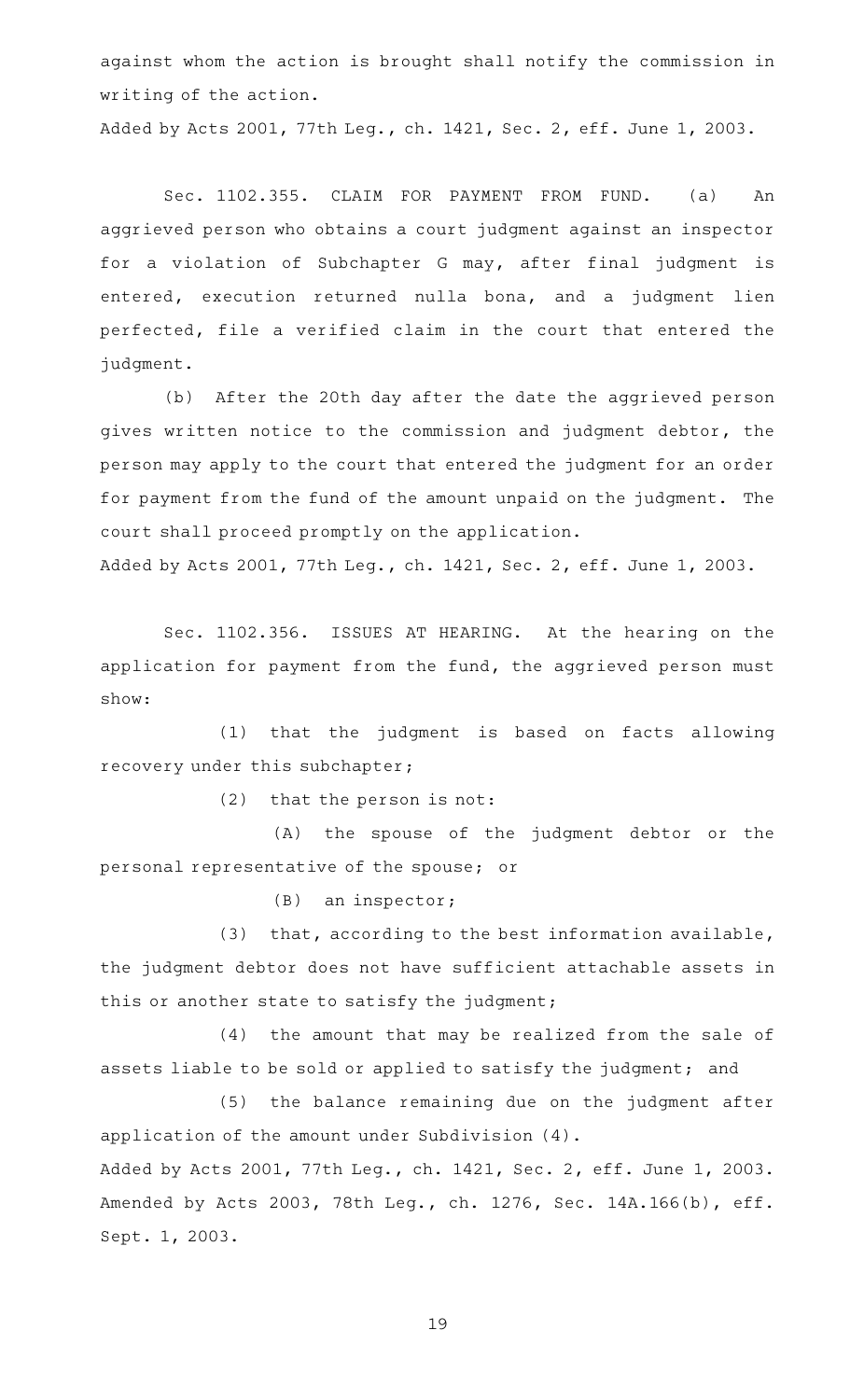Sec. 1102.357. COMMISSION RESPONSE. (a) On receipt of notice under Section [1102.355](http://www.statutes.legis.state.tx.us/GetStatute.aspx?Code=OC&Value=1102.355), the commission may notify the attorney general of the commission 's desire to enter an appearance, file a response, appear at the hearing, defend the action, or take any other action the commission considers appropriate.

(b) The commission and the attorney general may act under Subsection (a) only to:

(1) protect the fund from spurious or unjust claims; or

(2) ensure compliance with the requirements for recovery under this subchapter.

(c) The commission may relitigate in the hearing any material and relevant issue that was determined in the action that resulted in the judgment in favor of the aggrieved person. Added by Acts 2001, 77th Leg., ch. 1421, Sec. 2, eff. June 1, 2003.

Sec. 1102.358. COURT ORDER FOR PAYMENT. The court shall order the commission to pay from the fund the amount the court finds payable on the claim under this subchapter if at the hearing the court is satisfied:

 $(1)$  of the truth of each matter the aggrieved person is required by Section [1102.356](http://www.statutes.legis.state.tx.us/GetStatute.aspx?Code=OC&Value=1102.356) to show; and

(2) that the aggrieved person has satisfied each requirement of Sections [1102.355](http://www.statutes.legis.state.tx.us/GetStatute.aspx?Code=OC&Value=1102.355) and [1102.356](http://www.statutes.legis.state.tx.us/GetStatute.aspx?Code=OC&Value=1102.356). Added by Acts 2001, 77th Leg., ch. 1421, Sec. 2, eff. June 1, 2003.

Sec. 1102.359. PAYMENT LIMITS; ATTORNEY'S FEES. (a) Payments from the fund for claims, including attorney's fees, interest, and court costs, arising out of a single transaction may not exceed a total of \$12,500, regardless of the number of claimants.

(b) Payments from the fund for claims based on judgments against a single inspector may not exceed a total of \$30,000 until the inspector has reimbursed the fund for all amounts paid.

(c) If the court finds that the total amount of claims against an inspector exceeds the limitations contained in this section, the court shall proportionally reduce the amount payable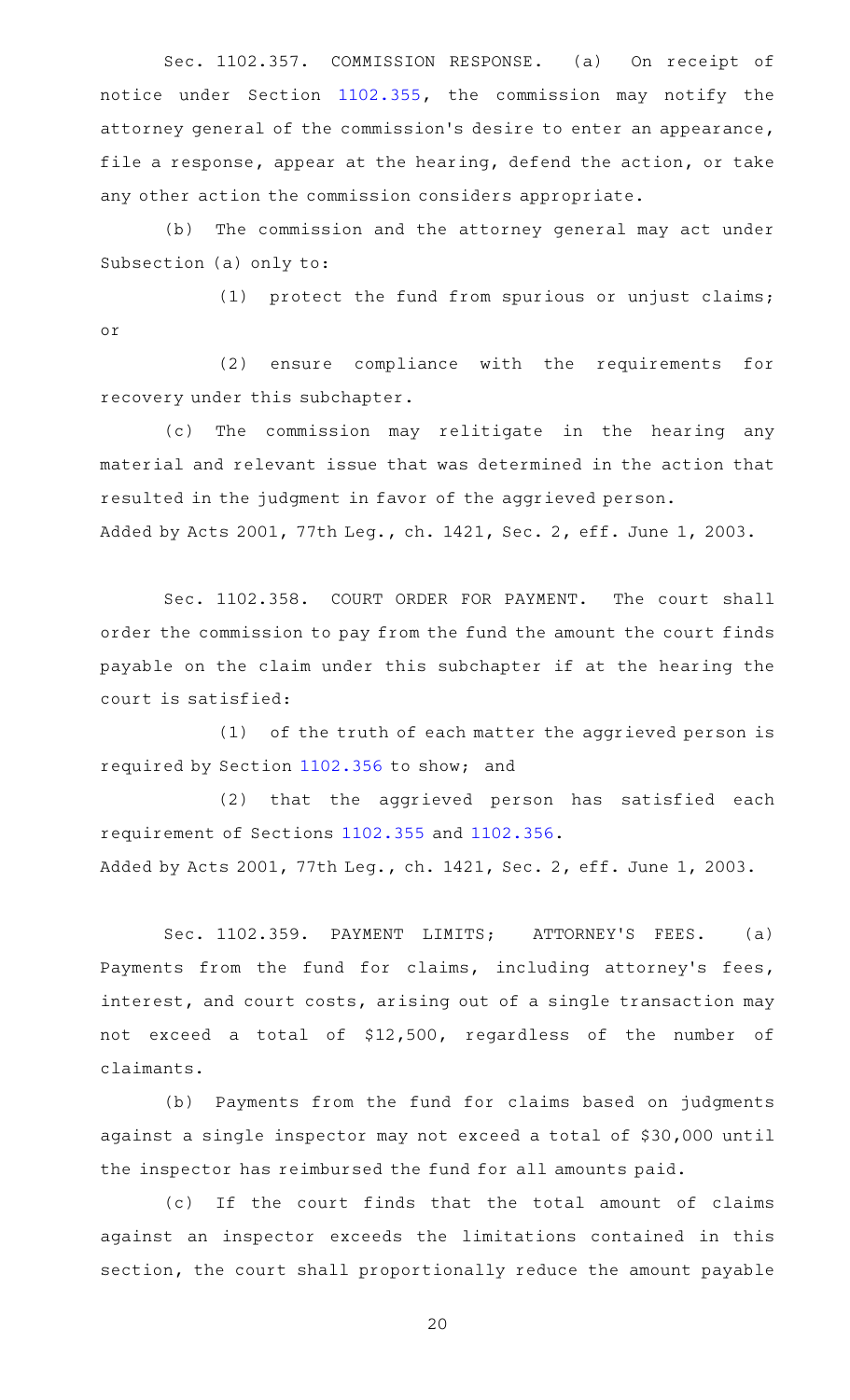on each claim.

(d) A person receiving payment from the fund is entitled to reasonable attorney's fees in the amount determined by the court, subject to the limitation prescribed by this section. Added by Acts 2001, 77th Leg., ch. 1421, Sec. 2, eff. June 1, 2003. Amended by Acts 2003, 78th Leg., ch. 1276, Sec. 14A.166(c), eff. Sept. 1, 2003.

Sec. 1102.360. APPLICATION OF JUDGMENT RECOVERY. An aggrieved person who receives a recovery on a judgment against a single defendant before receiving a payment from the fund must apply the recovery first to actual damages.

Added by Acts 2001, 77th Leg., ch. 1421, Sec. 2, eff. June 1, 2003.

Sec. 1102.361. SUBROGATION. (a) The commission is subrogated to all rights of a judgment creditor to the extent of an amount paid from the fund, and the judgment creditor shall assign to the commission all right, title, and interest in the judgment up to that amount.

(b) The commission has priority for repayment from any subsequent recovery on the judgment.

(c) The commission shall deposit any amount recovered on the judgment to the credit of the fund.

Added by Acts 2001, 77th Leg., ch. 1421, Sec. 2, eff. June 1, 2003.

Sec. 1102.362. EFFECT ON DISCIPLINARY PROCEEDINGS. (a) This subchapter does not limit the commission 's authority to take disciplinary action against an inspector for a violation of this chapter or a commission rule.

(b) An inspector's repayment of all amounts owed to the fund does not affect another disciplinary proceeding brought under this chapter.

Added by Acts 2001, 77th Leg., ch. 1421, Sec. 2, eff. June 1, 2003.

Sec. 1102.363. WAIVER OF RIGHTS. An aggrieved person who does not comply with this subchapter waives the person's rights under this subchapter.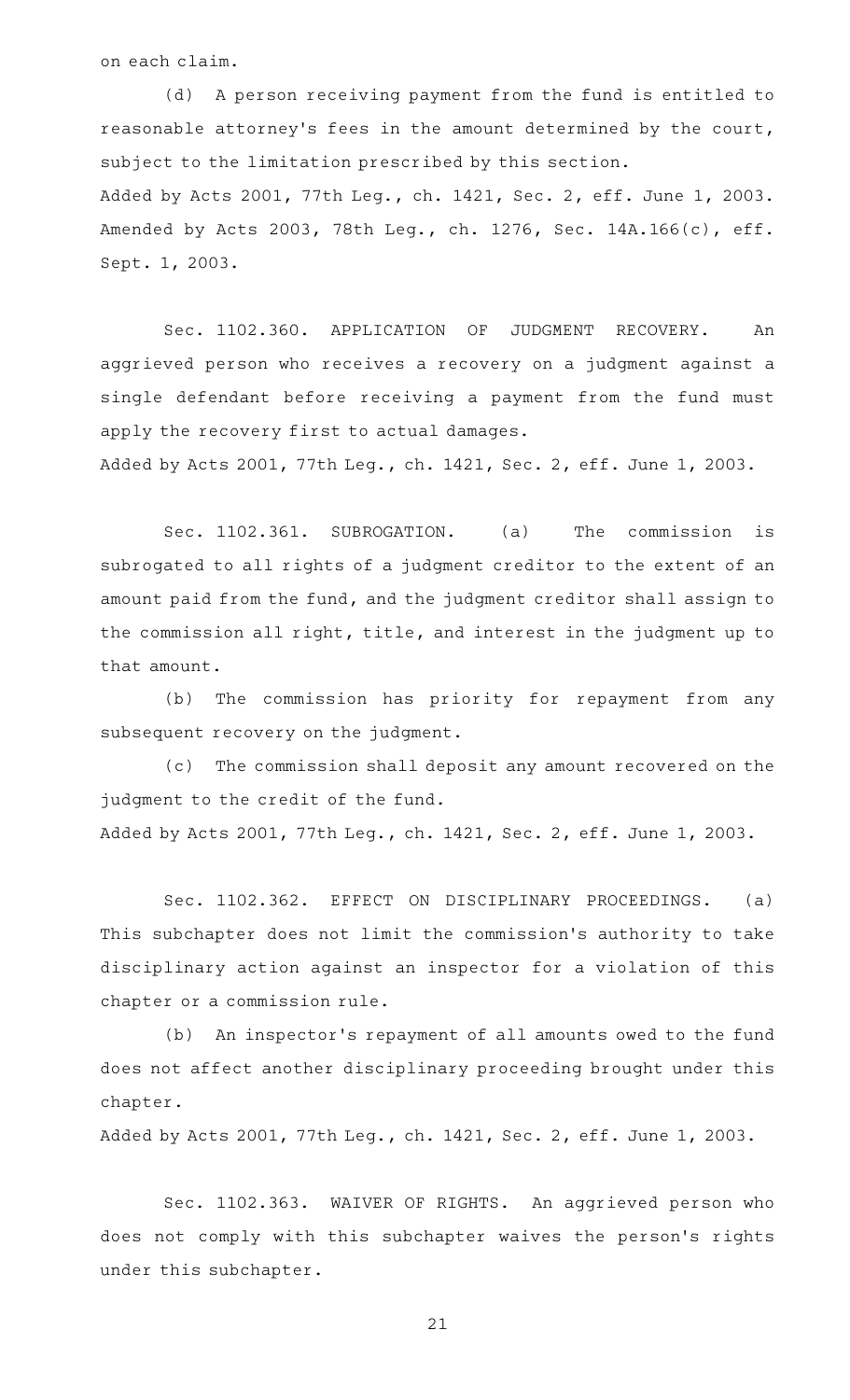Added by Acts 2001, 77th Leg., ch. 1421, Sec. 2, eff. June 1, 2003.

Sec. 1102.364. NOTICE TO CONSUMERS AND SERVICE RECIPIENTS. (a) Each inspector shall provide notice to consumers and service recipients of the availability of payment from the fund for aggrieved persons:

(1) on a written contract for the inspector's services;

(2) on a brochure that the inspector distributes;

(3) on a sign prominently displayed in the inspector's place of business;

(4) in a bill or receipt for the inspector's services; or

(5) in a prominent display on the Internet website of a person regulated under this chapter.

 $(b)$  The notice must include:

(1) the commission's name, mailing address, and telephone number; and

(2) any other information required by commission rule. Added by Acts 2001, 77th Leg., ch. 1421, Sec. 2, eff. June 1, 2003. Amended by Acts 2003, 78th Leg., ch. 15, Sec. 13, eff. Sept. 1, 2003.

# SUBCHAPTER I. DISCIPLINARY PROCEEDINGS, PENALTIES, AND ENFORCEMENT PROVISIONS

Sec. 1102.401. DISCIPLINARY POWERS OF COMMISSION. (a) The commission may investigate an action of an inspector and, after notice and hearing as provided by Section [1101.657,](http://www.statutes.legis.state.tx.us/GetStatute.aspx?Code=OC&Value=1101.657) reprimand the inspector, place the inspector 's license on probation, or suspend or revoke the inspector 's license for a violation of this chapter or a commission rule.

(b) An inspector whose license is revoked under this section may not apply to the commission for a new license until after the first anniversary of the date of the revocation. Added by Acts 2001, 77th Leg., ch. 1421, Sec. 2, eff. June 1, 2003.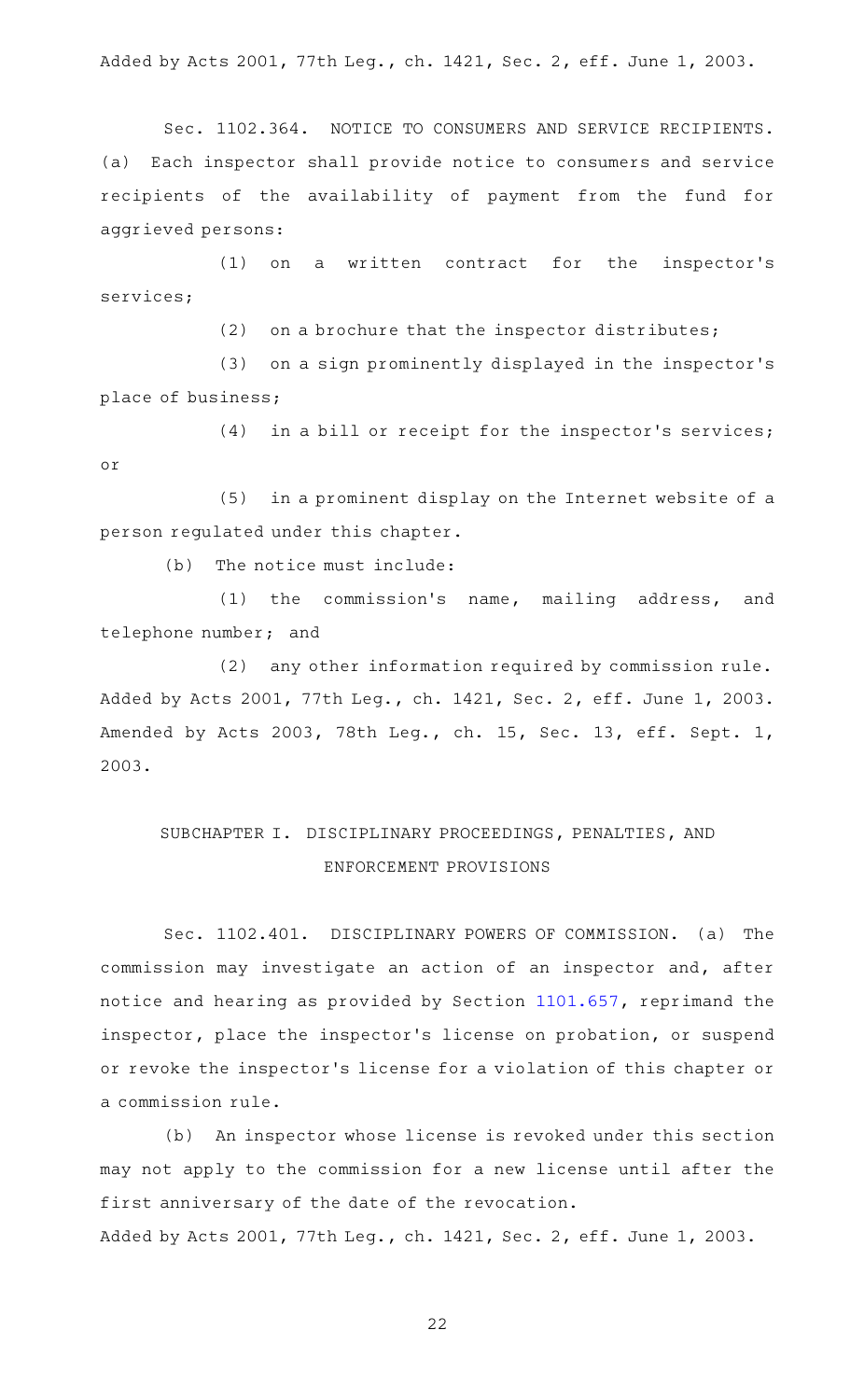Sec. 1102.402. LICENSE REVOCATION FOR CLAIM ON FUND. (a) The commission may revoke a license issued under this chapter or a license, approval, or registration issued under Chapter [1101](http://www.statutes.legis.state.tx.us/GetStatute.aspx?Code=OC&Value=1101) if the commission makes a payment from the real estate inspection recovery fund to satisfy all or part of a judgment against the person issued the license, approval, or registration.

(b) The commission may probate an order revoking a license.

(c) A person is not eligible for a license until the person has reimbursed the commission in full for any amount paid on the person 's behalf from the real estate inspection recovery fund or the real estate recovery trust account under Subchapter M, Chapter [1101](http://www.statutes.legis.state.tx.us/GetStatute.aspx?Code=OC&Value=1101), plus interest at the legal rate.

Added by Acts 2001, 77th Leg., ch. 1421, Sec. 2, eff. June 1, 2003. Amended by:

Acts 2007, 80th Leg., R.S., Ch. 297 (H.B. [1530\)](http://www.legis.state.tx.us/tlodocs/80R/billtext/html/HB01530F.HTM), Sec. 12, eff. September 1, 2007.

Acts 2013, 83rd Leg., R.S., Ch. 698 (H.B. [2911\)](http://www.legis.state.tx.us/tlodocs/83R/billtext/html/HB02911F.HTM), Sec. 12, eff. September 1, 2013.

Sec. 1102.403. ADMINISTRATIVE PENALTY. (a) The commission may impose an administrative penalty as provided by Subchapter O, Chapter [1101,](http://www.statutes.legis.state.tx.us/GetStatute.aspx?Code=OC&Value=1101) on a person who violates this chapter or a rule adopted or order issued by the commission under this chapter or Chapter [1101](http://www.statutes.legis.state.tx.us/GetStatute.aspx?Code=OC&Value=1101).

(b) An administrative penalty collected under this section for a violation by an inspector shall be deposited to the credit of the real estate inspection recovery fund. A penalty collected under this section for a violation by a person who is not licensed under this chapter or Chapter [1101](http://www.statutes.legis.state.tx.us/GetStatute.aspx?Code=OC&Value=1101) shall be deposited to the credit of the real estate recovery trust account or the real estate inspection recovery fund, as determined by the commission. Added by Acts 2001, 77th Leg., ch. 1421, Sec. 2, eff. June 1, 2003. Amended by Acts 2003, 78th Leg., ch. 1276, Sec. 14A.160(g), eff. Sept. 1, 2003.

Sec. 1102.404. INJUNCTIVE RELIEF. The commission, the attorney general, a county attorney, or a district attorney, as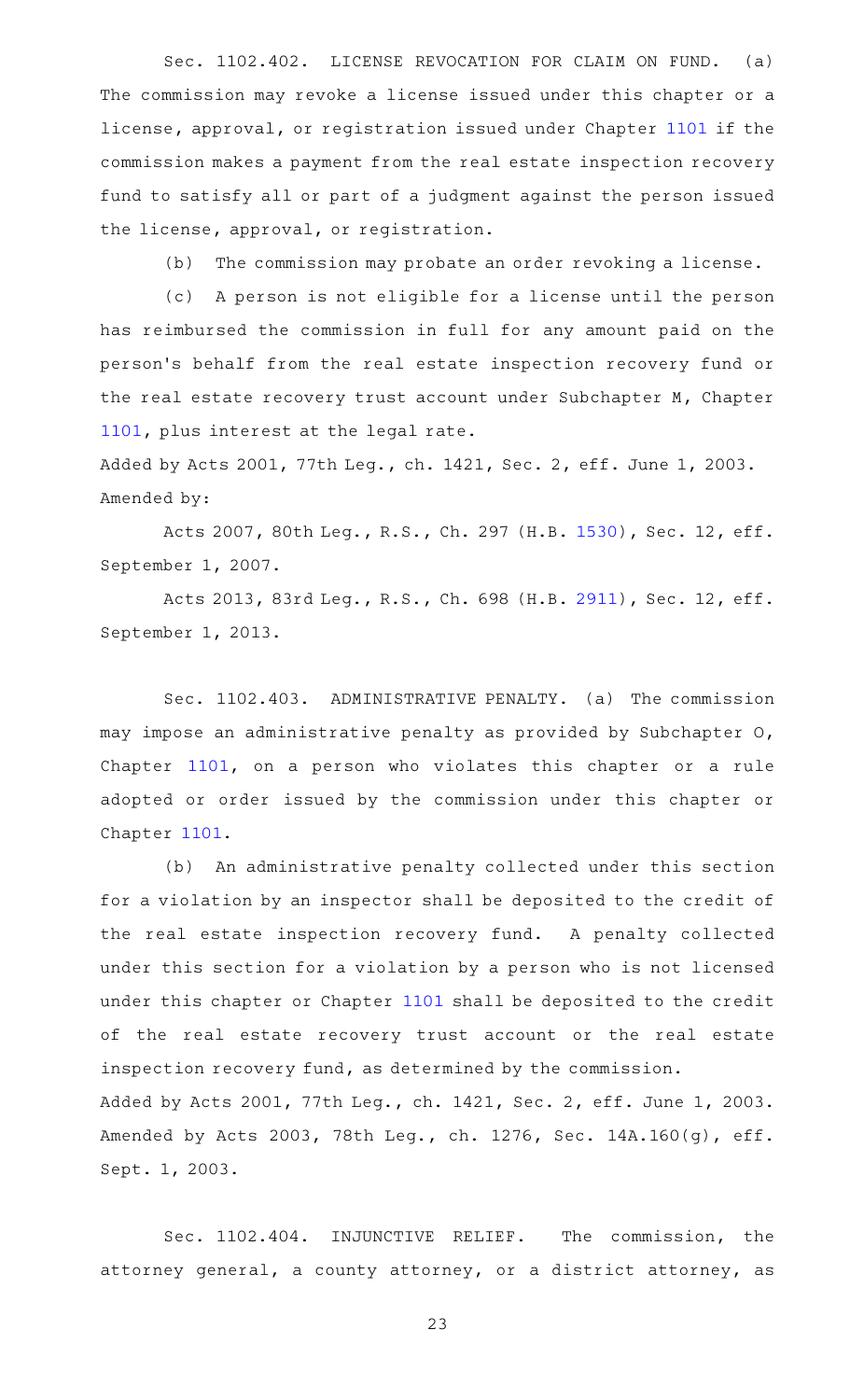applicable, may bring an action to enforce this chapter or to abate or enjoin a violation of this chapter or a rule adopted under this chapter as prescribed by Sections [1101.751](http://www.statutes.legis.state.tx.us/GetStatute.aspx?Code=OC&Value=1101.751) and [1101.752.](http://www.statutes.legis.state.tx.us/GetStatute.aspx?Code=OC&Value=1101.752) Added by Acts 2001, 77th Leg., ch. 1421, Sec. 2, eff. June 1, 2003.

Sec. 1102.405. APPEAL BOND EXEMPTION. The commission is not required to give an appeal bond in an action to enforce this chapter.

Added by Acts 2001, 77th Leg., ch. 1421, Sec. 2, eff. June 1, 2003.

Sec. 1102.406. GENERAL CRIMINAL PENALTY. (a) A person commits an offense if the person wilfully violates or fails to comply with this chapter or a commission order.

(b) An offense under this section is a Class A misdemeanor. Added by Acts 2001, 77th Leg., ch. 1421, Sec. 2, eff. June 1, 2003.

Sec. 1102.407. CRIMINAL PENALTY FOR PRACTICING WITHOUT LICENSE. (a) A person commits an offense if the person does not hold a license under this chapter and knowingly engages in the business of real estate inspecting, including performing an inspection while the person 's license is revoked or suspended.

(b) An offense under this section is a Class A misdemeanor. Added by Acts 2001, 77th Leg., ch. 1421, Sec. 2, eff. June 1, 2003. Amended by Acts 2003, 78th Leg., ch. 1276, Sec. 14A.167(a), eff. Sept. 1, 2003.

Sec. 1102.408. TEMPORARY SUSPENSION. (a) The presiding officer of the commission shall appoint a disciplinary panel consisting of three commission members to determine whether a person 's license to practice under this chapter should be temporarily suspended.

(b) If the disciplinary panel determines from the information presented to the panel that a person licensed to practice under this chapter would, by the person's continued practice, constitute a continuing threat to the public welfare, the panel shall temporarily suspend the license of that person.

(c)AAA license may be suspended under this section without